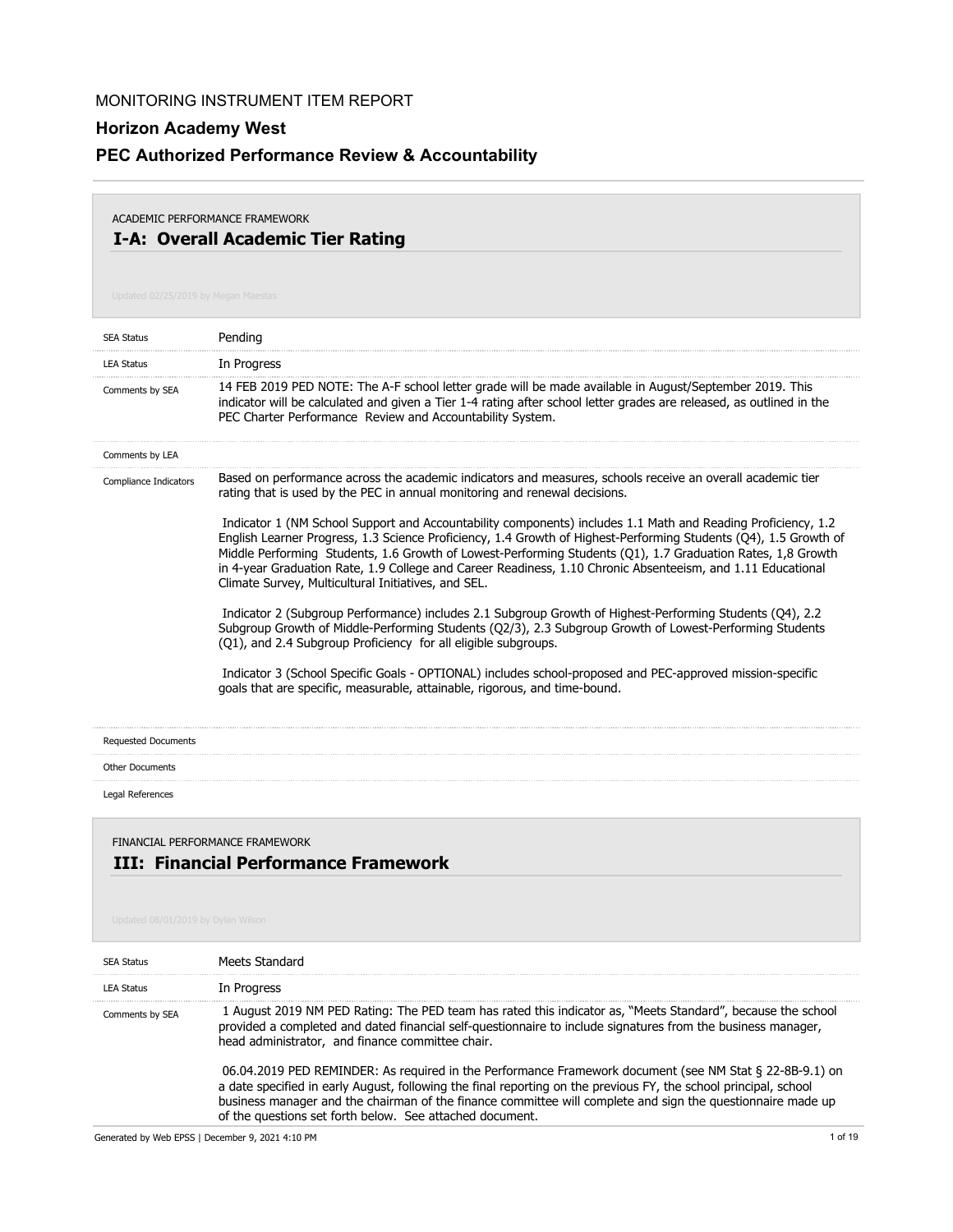### **Horizon Academy West**

#### **PEC Authorized Performance Review & Accountability**

 REQUESTED FOLLOW-UP: School provides signed copy of the questionnaire (i.e., questions #1-8 of the Financial Performance Framework document) no later than August 1, 2019. Please be sure that the self-assessment is completed and signed by the head administrator, the school business manager, and the finance committee chair.

| Comments by LEA            |                                                                                                                                                                                                                                                                                                                                                                                                                                                                                                                                                                                                                                                                                     |
|----------------------------|-------------------------------------------------------------------------------------------------------------------------------------------------------------------------------------------------------------------------------------------------------------------------------------------------------------------------------------------------------------------------------------------------------------------------------------------------------------------------------------------------------------------------------------------------------------------------------------------------------------------------------------------------------------------------------------|
| Compliance Indicators      | UNDER DEVELOPMENT                                                                                                                                                                                                                                                                                                                                                                                                                                                                                                                                                                                                                                                                   |
|                            | Meanwhile, per page 6 of the PEC Charter Performance Review and Accountability System, the school principal,<br>school business manager and the chairman of the Finance Committee will complete and sign the questionnaire<br>made up of the questions set forth in the Financial section of the prior New Mexico Public Education Commission<br>Charter School Performance Framework. The survey questions are on the following topics: 1. Operating Budgets,<br>2. Audits, 3. Periodic Reports, 4. Expenditures, 5. Reimbursements, 6. Audit Reviews, 7. Meals, and 8. General<br>Information.<br>Please see the Resources tab for the Financial Self-Assessment Survey template. |
| <b>Requested Documents</b> |                                                                                                                                                                                                                                                                                                                                                                                                                                                                                                                                                                                                                                                                                     |
| <b>Other Documents</b>     |                                                                                                                                                                                                                                                                                                                                                                                                                                                                                                                                                                                                                                                                                     |
| Legal References           |                                                                                                                                                                                                                                                                                                                                                                                                                                                                                                                                                                                                                                                                                     |
|                            |                                                                                                                                                                                                                                                                                                                                                                                                                                                                                                                                                                                                                                                                                     |

#### ORGANIZATIONAL PERFORMANCE FRAMEWORK

## **II-1a (onsite): (1a) Education Program: Mission & Material Terms**

| <b>SEA Status</b> | Meets Standard                                                                                                                                                                                                                                                                                                                                                                                                                                                                            |
|-------------------|-------------------------------------------------------------------------------------------------------------------------------------------------------------------------------------------------------------------------------------------------------------------------------------------------------------------------------------------------------------------------------------------------------------------------------------------------------------------------------------------|
| <b>LEA Status</b> | In Progress                                                                                                                                                                                                                                                                                                                                                                                                                                                                               |
| Comments by SEA   | 14 FEB 2019 Site Visit:                                                                                                                                                                                                                                                                                                                                                                                                                                                                   |
|                   | The school's mission is, "Horizon Academy West has a commitment to educational excellence, and our staff is<br>dedicated to providing rigorous, creative, well-rounded education for all students. Our school is committed to<br>helping each student master his or her subjects, and learn to think – critically and creatively".                                                                                                                                                        |
|                   | The PED team observed implementation of the school's mission and comprehensive educational program in<br>various ways, specifically:                                                                                                                                                                                                                                                                                                                                                      |
|                   | A daily 90-minute reading block for grades K-3 and 4-5, evidence by the school's master schedule.<br>Observed grade-level data wall displays within each hallway. iStation and D.R.A. short-cycle assessment(s)<br>are used to measure the reading and math level of each individual student, which then determines the small<br>ability group(s) each student is assigned to. The school has hired a data coordinator who is responsible for                                             |
|                   | working with<br>teachers to help them gather and interpret their students' data.<br>Students work within small ability groups for math; placement in a group is determined based off the<br>student's MyMath and iStation assessment outcomes throughout the year. The 4th week of each month, teachers<br>re-evaluate their students data and determine whether the student should remain within their current ability<br>group or be moved up a level. This is repeated every 4th week. |
|                   | During the site visit, the CSD team observed students working in a "Technology Literacy Class". The team<br>also observed the use of a promethean board within an Art class. A "Grade-Level Collaboration" shared document<br>was observed, stating the classes are using typing.com, XTRAMATH, Rocket Spelling and GetEpic as additional<br>technological tools within the classroom.                                                                                                    |
|                   | Students attend a 4-day school week (Monday-Thursday), evidenced by the school's academic calendar.<br>The CSD team observed a list of community project(s) each grade level is involved in for the 2019-20<br>academic year. Specifically, the 3rd grade classes are collecting Pop Tops to support the Ronald McDonald<br>foundation, 4th grade classes are coordinating a Cancer Awareness Ribbon fundraiser, and the Kindergarten is                                                  |

partnering with the 2nd grade classes and Phi Beta Phi fraternity to collect books for S.A.F.E. House. The team also observed a program and pictures from the 1st grader's annual Holiday Performance at the Ravenna Assisted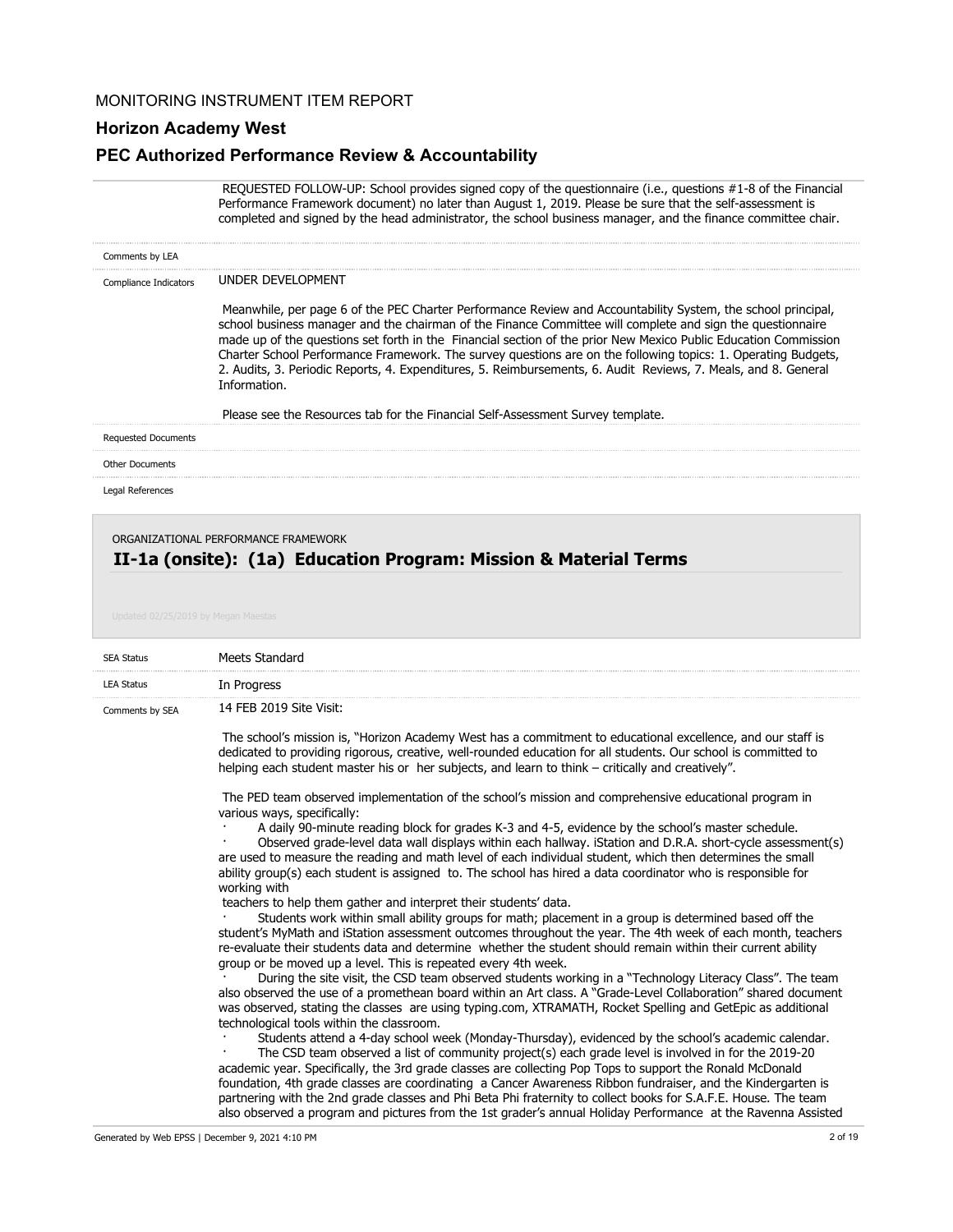## **Horizon Academy West**

## **PEC Authorized Performance Review & Accountability**

|                            | Living Center.<br>The CSD team observed parent sign-in sheet(s) for school-wide family events, such as, the "Art Expo",<br>"Family Literacy night", and "Sandia National Labs Family Science Night".                                                   |
|----------------------------|--------------------------------------------------------------------------------------------------------------------------------------------------------------------------------------------------------------------------------------------------------|
|                            | Enrollment Capacity: Per the school's charter contract, the school is "authorized to serve no more than 500<br>students". At the time of the site visit, the school was serving 494 students.                                                          |
|                            | Authorized Grade Levels Served: Per the school's charter contract, the school is "authorized to serve grades K-5".<br>At the time of the site visit, the PED team verified the school was only serving students in grades K-5.                         |
|                            | Requested Follow-Up: None present at this time.                                                                                                                                                                                                        |
| Comments by LEA            |                                                                                                                                                                                                                                                        |
| Compliance Indicators      | Is the school implementing its mission and educational programs of the approved charter application as defined in<br>the Charter Contract? Does the school stay within its enrollment cap at all times and serve only the appropriate<br>grade levels? |
| <b>Requested Documents</b> |                                                                                                                                                                                                                                                        |
| <b>Other Documents</b>     |                                                                                                                                                                                                                                                        |

Legal References

#### ORGANIZATIONAL PERFORMANCE FRAMEWORK

## **II-1b: (1b) Education Program: Required Assessments**

| Updated 09/24/2019 by Megan Maestas |  |  |
|-------------------------------------|--|--|
|                                     |  |  |
|                                     |  |  |

| <b>SEA Status</b> | Meets Standard                                                                                                                                                                                                                                                                                                                                                                                                                                                                                              |
|-------------------|-------------------------------------------------------------------------------------------------------------------------------------------------------------------------------------------------------------------------------------------------------------------------------------------------------------------------------------------------------------------------------------------------------------------------------------------------------------------------------------------------------------|
| <b>LEA Status</b> | In Progress                                                                                                                                                                                                                                                                                                                                                                                                                                                                                                 |
| Comments by SEA   | 24 SEPT 2019 NMPED Rating: The PED team rated this indicator as, & quot; Meets Standard & quot;, because the<br>school was not reported (through PED cross-bureau collaboration) to be out<br>of compliance with state and contractual requirements and/or deadlines.                                                                                                                                                                                                                                       |
|                   | 14 FFB 2019 Site Visit:<br>District Test Coordinator (DTC): The school identified Aaron Peak as its DTC. A. Peak attended the "Test<br>Coordinator Assessment and Security Training" on 13 SEPT 2018 and 24 JAN 2019, as evidenced by his training<br>certificate. A. Peak provided school-wide test security training to all school personnel during the Fall 2018 and<br>Spring 2019 Professional Development days, as evidenced by sign-in sheets.                                                       |
|                   | WIDA Administration: Observed A. Peak's WIDA training certificated dated 30 JUL 2018 for ACCESS 2.0 and W-<br>APT Screener.                                                                                                                                                                                                                                                                                                                                                                                 |
|                   | Resource: NMAC 6-10-7.9, "the district test coordinator shall attend semi-annual workshops help by PED in order<br>to be trained and then shall provide training for all district personnel involved in test administration, preparation,<br>and security".                                                                                                                                                                                                                                                 |
|                   | Requested Follow-Up: Pending until final review of the school's annual site visit report.                                                                                                                                                                                                                                                                                                                                                                                                                   |
|                   | PED NOTE: Compliance with all state and contractual assessment requirements will be evaluated using<br>continuous desktop monitoring throughout the 2018-19 academic year or as provided via NM PED cross-bureau<br>collaboration. The CSD team will notify the head administrator via email if follow-up documentation is requested.<br>This indicator will remain with a "Pending" rating until final review of the annual report, which will be conducted<br>after the end of the 2018-19 academic year. |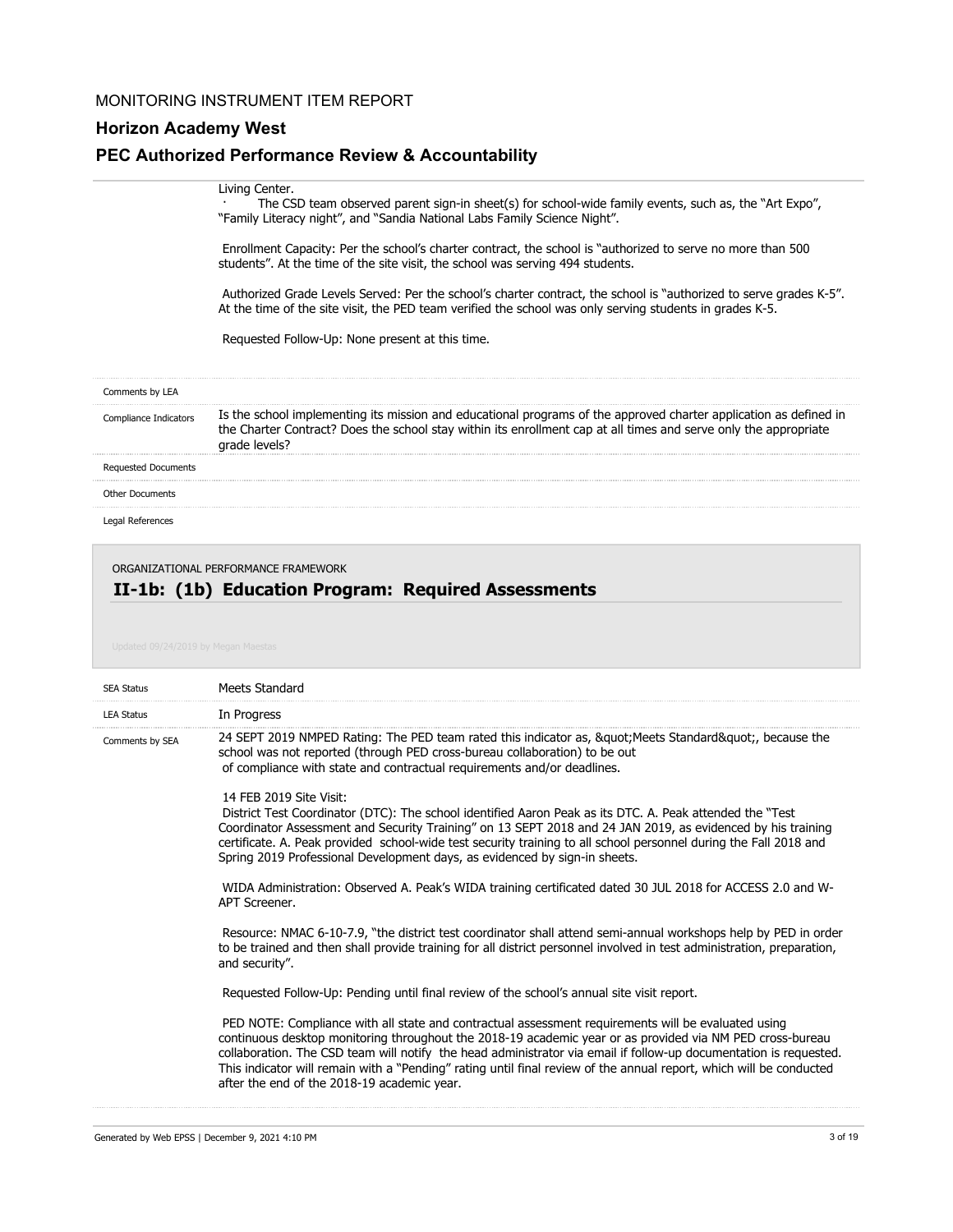## **Horizon Academy West**

### **PEC Authorized Performance Review & Accountability**

#### Comments by LEA

Is the school complying with state and contractual assessment requirements? Does the school have an identified District Test Coordinator who attends all required trainings and provides training to all personnel? Compliance Indicators

Requested Documents

Other Documents

Legal References

ORGANIZATIONAL PERFORMANCE FRAMEWORK

## **II-1c (onsite): (1c) Education Program: Students w/Special Needs**

| <b>SEA Status</b>          | Meets Standard                                                                                                                                                                                                                                                                                                                                                                                                                                                                                                                                                                                                                                                                                                                                                                                                                                                                                                                                                                                                                                                                                                                                                                                                                                                                                                                                                                                                           |
|----------------------------|--------------------------------------------------------------------------------------------------------------------------------------------------------------------------------------------------------------------------------------------------------------------------------------------------------------------------------------------------------------------------------------------------------------------------------------------------------------------------------------------------------------------------------------------------------------------------------------------------------------------------------------------------------------------------------------------------------------------------------------------------------------------------------------------------------------------------------------------------------------------------------------------------------------------------------------------------------------------------------------------------------------------------------------------------------------------------------------------------------------------------------------------------------------------------------------------------------------------------------------------------------------------------------------------------------------------------------------------------------------------------------------------------------------------------|
| <b>LEA Status</b>          | In Progress                                                                                                                                                                                                                                                                                                                                                                                                                                                                                                                                                                                                                                                                                                                                                                                                                                                                                                                                                                                                                                                                                                                                                                                                                                                                                                                                                                                                              |
| Comments by SEA            | 24 SEPT 2019 NMPED Rating: The PED team rated this indicator as, " Meets Standard", because the<br>school was not reported (through PED cross-bureau collaboration) to be out<br>of compliance with serving students with disabilities requirements and/or deadlines.<br>14 FEB 2019 site visit: The school identified Linda Dunstan as its Special Education Coordinator. L. Dunstan<br>currently holds a valid NM PED issued General Special Education teaching license. The PED team reviewed six (6)<br>student IEP files. Of the student IEP files reviewed, all were conducted timely, well organized, included parental<br>involvement, and appeared to align with federal regulations. Each student IEP appeared to be individualized and<br>accommodations were appropriate to the student's primarily disability. The school has two (2) full-time special<br>education teachers (Jiovana Buehler and Carol Blackshear) that work with students in a pull-out special education<br>setting as the IEPs services are built into each student's daily class schedule.<br>Requested Follow-Up: None present at this time. Pending until final review of the school's annual site visit report.<br>PED NOTE: The CSD team will evaluate compliance with the Special Education Bureau indicators using<br>continuous desktop monitoring throughout the 2018-19 academic year or as provided via NM PED cross-bureau |
| Comments by LEA            | collaboration. The CSD team will notify the head administrator via email if follow-up documentation is requested.<br>This indicator will remain with a "Pending" rating until final review of the annual report, which will be conducted<br>after the end of the 2018-19 academic year.                                                                                                                                                                                                                                                                                                                                                                                                                                                                                                                                                                                                                                                                                                                                                                                                                                                                                                                                                                                                                                                                                                                                  |
|                            | Is the school protecting the rights of students with special needs? (Note: These provisions include only students                                                                                                                                                                                                                                                                                                                                                                                                                                                                                                                                                                                                                                                                                                                                                                                                                                                                                                                                                                                                                                                                                                                                                                                                                                                                                                        |
| Compliance Indicators      | with disabilities.)                                                                                                                                                                                                                                                                                                                                                                                                                                                                                                                                                                                                                                                                                                                                                                                                                                                                                                                                                                                                                                                                                                                                                                                                                                                                                                                                                                                                      |
| <b>Requested Documents</b> |                                                                                                                                                                                                                                                                                                                                                                                                                                                                                                                                                                                                                                                                                                                                                                                                                                                                                                                                                                                                                                                                                                                                                                                                                                                                                                                                                                                                                          |
| Other Documents            |                                                                                                                                                                                                                                                                                                                                                                                                                                                                                                                                                                                                                                                                                                                                                                                                                                                                                                                                                                                                                                                                                                                                                                                                                                                                                                                                                                                                                          |
| Legal References           |                                                                                                                                                                                                                                                                                                                                                                                                                                                                                                                                                                                                                                                                                                                                                                                                                                                                                                                                                                                                                                                                                                                                                                                                                                                                                                                                                                                                                          |
|                            | ORGANIZATIONAL PERFORMANCE FRAMEWORK                                                                                                                                                                                                                                                                                                                                                                                                                                                                                                                                                                                                                                                                                                                                                                                                                                                                                                                                                                                                                                                                                                                                                                                                                                                                                                                                                                                     |

## **II-1d (onsite): (1d) Education Program: English Learners**

SEA Status

Working to Meet Standard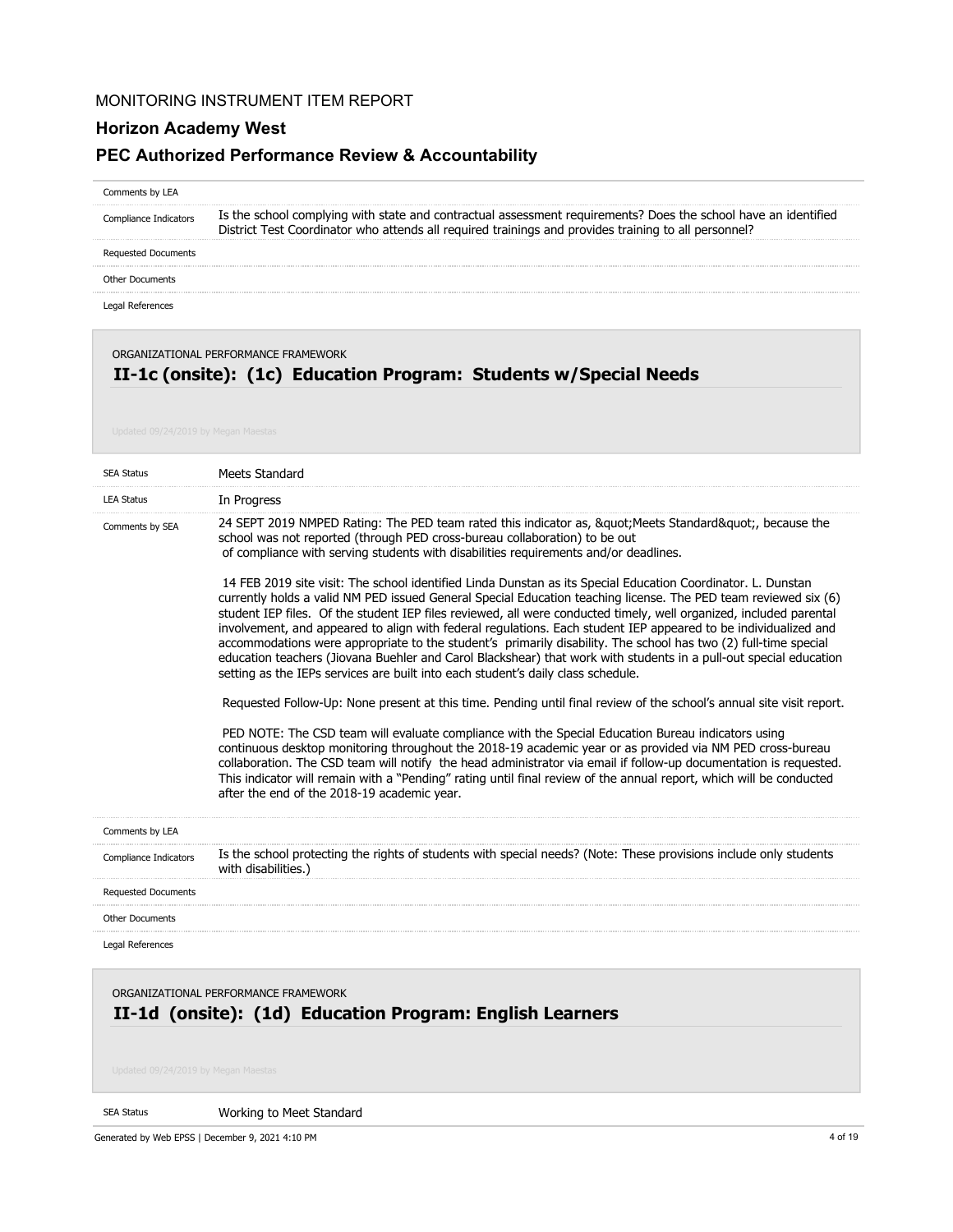## **Horizon Academy West**

## **PEC Authorized Performance Review & Accountability**

| <b>LEA Status</b>                                                                                                                        | In Progress                                                                                                                                                                                                                                                                                                                                                                                                                                                                                                                                                                                                                                                                                                                                                                                                                                                                                                                                                                                                                                                                             |
|------------------------------------------------------------------------------------------------------------------------------------------|-----------------------------------------------------------------------------------------------------------------------------------------------------------------------------------------------------------------------------------------------------------------------------------------------------------------------------------------------------------------------------------------------------------------------------------------------------------------------------------------------------------------------------------------------------------------------------------------------------------------------------------------------------------------------------------------------------------------------------------------------------------------------------------------------------------------------------------------------------------------------------------------------------------------------------------------------------------------------------------------------------------------------------------------------------------------------------------------|
| Comments by SEA                                                                                                                          | 24 SEPT 2019 NMPED Rating: The PED team rated this indicator as, " Working to Meet Standard",<br>because the school provided the requested follow-up, as outlined below. Specifically, the school provided the its<br>ELP Report with notes evidencing how the school investigated/corrected the student errors; and as a result,<br>instituted remedies to show compliance with or prompt movement toward compliance with the law.                                                                                                                                                                                                                                                                                                                                                                                                                                                                                                                                                                                                                                                     |
|                                                                                                                                          | 14 FEB 2019 site visit: The school identified Aaron Peak as it ELL Coordinator. The PED team reviewed ten (10)<br>student cumulative files, five (5) of which were identified as ELL students. Of those five (5) files, all included the<br>student's LUS/HLS or documentation for eligibility determination; four (4) files did not include the student's W-<br>APT screener results (however, three of those students transferred to the school this academic year); and all files<br>included either WIDA assessment outcomes or the sticker with the student's most recent score (excluding the<br>Kindergarten student file). All of the returning ELL student files contained annual parent notification letters;<br>however, the letter(s) were not dated. The PED team advised the school to update its annual parental notification<br>template to include the date moving forward. According to A. Peak, all ELL students are placed with a TESOL<br>endorsed home room teacher, in which their curriculum is integrated with Wida English Language Development<br>Standards. |
|                                                                                                                                          | The ELP Error Report for the school contained 49 student names; however of the 49 students, 39 were Pre-K<br>students and should not have been included on the school's report. The ELP Error Report was shared with the ELL<br>Coordinator, in which the PED team discussed in length the 10 students that appeared to have a discrepancy<br>either in identification at the school or coding errors that required individual investigation and action by the<br>school. The PED team asked the school to look in the 10 students identified on the ELP Error Report and either<br>correct the coding issue within STARS for the 120th day data submission or properly identify EL students to begin<br>offering ELD services and administering ACCESS assessment during the current testing window.                                                                                                                                                                                                                                                                                   |
|                                                                                                                                          | Requested Follow-Up: Within thirty (30) days of the release of this report, (27 MAR 2019), the school must<br>provide the following evidence through the Web-EPSS indicator a copy of the school's ELP Error Report from<br>STARS with notes indicating how each student discrepancy was resolved (FROM correcting the code in the<br>student information system which will update STARS at next reporting period TO providing EL services to students<br>who are eligible TO exiting and progress-monitoring students who have scored Proficient (5.0 or higher) on WIDA<br>ACCESS).                                                                                                                                                                                                                                                                                                                                                                                                                                                                                                   |
|                                                                                                                                          | PED NOTE: The CSD team will evaluate compliance with protecting rights of English Learner student indicators<br>using continuous desktop monitoring throughout the 2018-19 academic year or as provided via NM PED cross-<br>bureau collaboration. The CSD team will notify the head administrator via email if follow-up documentation is<br>requested. This indicator will remain with a "Pending" rating until final review of the annual report, which will be<br>conducted after the end of the 2018-19 academic year.                                                                                                                                                                                                                                                                                                                                                                                                                                                                                                                                                             |
| Comments by LEA                                                                                                                          |                                                                                                                                                                                                                                                                                                                                                                                                                                                                                                                                                                                                                                                                                                                                                                                                                                                                                                                                                                                                                                                                                         |
| Compliance Indicators                                                                                                                    | Is the school protecting the rights of English Learner students?                                                                                                                                                                                                                                                                                                                                                                                                                                                                                                                                                                                                                                                                                                                                                                                                                                                                                                                                                                                                                        |
| <b>Requested Documents</b>                                                                                                               |                                                                                                                                                                                                                                                                                                                                                                                                                                                                                                                                                                                                                                                                                                                                                                                                                                                                                                                                                                                                                                                                                         |
| <b>Other Documents</b>                                                                                                                   |                                                                                                                                                                                                                                                                                                                                                                                                                                                                                                                                                                                                                                                                                                                                                                                                                                                                                                                                                                                                                                                                                         |
| Legal References                                                                                                                         |                                                                                                                                                                                                                                                                                                                                                                                                                                                                                                                                                                                                                                                                                                                                                                                                                                                                                                                                                                                                                                                                                         |
| ORGANIZATIONAL PERFORMANCE FRAMEWORK<br>II-1e: (1e) Education Program: Grant Program Requirements<br>Updated 09/24/2019 by Megan Maestas |                                                                                                                                                                                                                                                                                                                                                                                                                                                                                                                                                                                                                                                                                                                                                                                                                                                                                                                                                                                                                                                                                         |
| <b>SEA Status</b>                                                                                                                        | Meets Standard                                                                                                                                                                                                                                                                                                                                                                                                                                                                                                                                                                                                                                                                                                                                                                                                                                                                                                                                                                                                                                                                          |
| <b>LEA Status</b>                                                                                                                        | In Progress                                                                                                                                                                                                                                                                                                                                                                                                                                                                                                                                                                                                                                                                                                                                                                                                                                                                                                                                                                                                                                                                             |
|                                                                                                                                          |                                                                                                                                                                                                                                                                                                                                                                                                                                                                                                                                                                                                                                                                                                                                                                                                                                                                                                                                                                                                                                                                                         |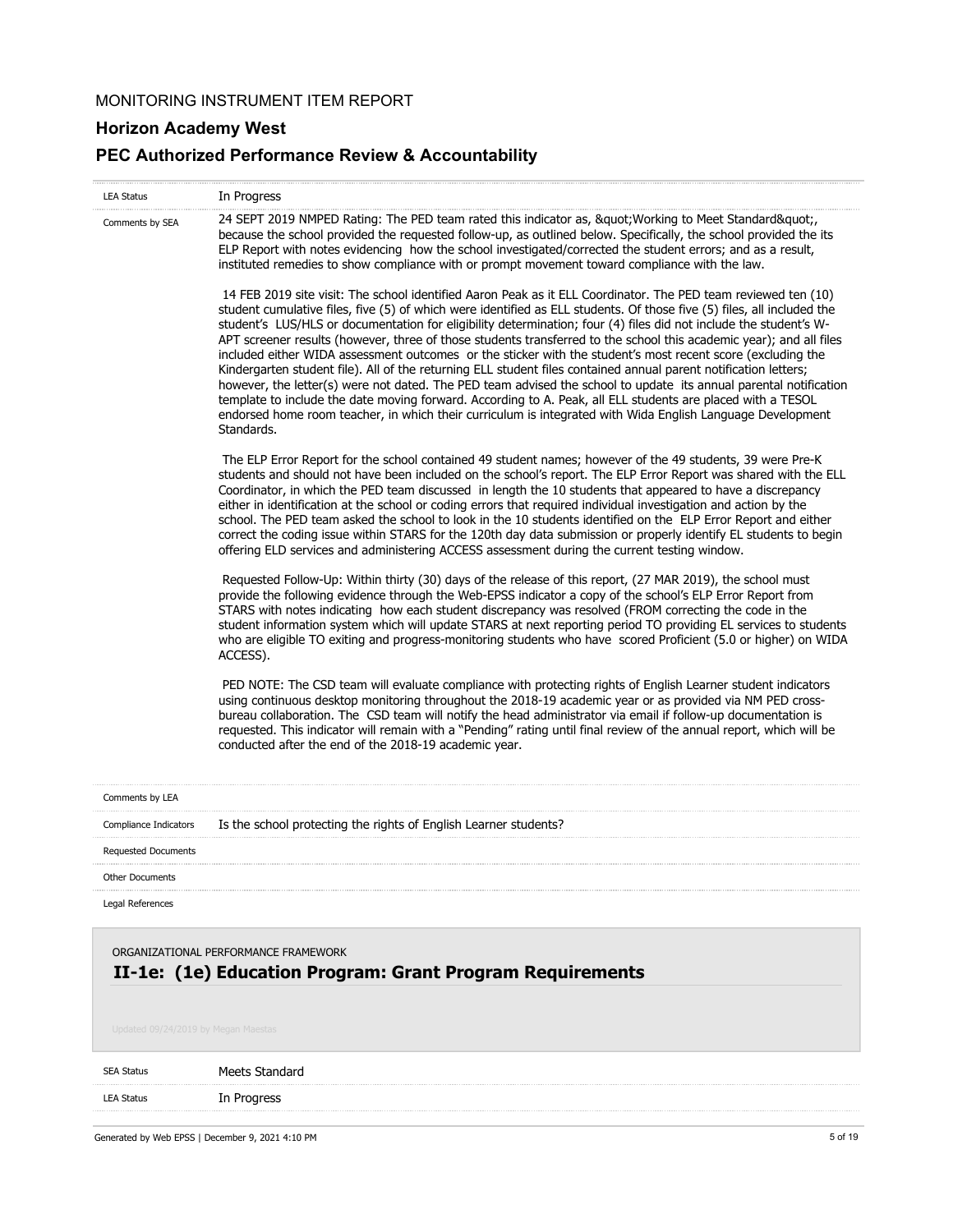## **Horizon Academy West**

## **PEC Authorized Performance Review & Accountability**

| Comments by SEA                      | 24 SEPT 2019 NMPED Rating: The PED team rated this indicator as, " Meets Standard", because the<br>school was not reported (through PED cross-bureau collaboration) to be out<br>of compliance with grant program requirements and/or deadlines.<br>PED NOTE: Evaluated using continuous desktop monitoring throughout the 2018-19 academic year or as<br>provided via NM PED cross-bureau collaboration. The CSD team will notify the head administrator via email if<br>follow-up documentation is requested. This indicator will remain with a "Pending" rating until final review of the<br>annual report, which will be conducted after the end of the 2018-19 academic year. |
|--------------------------------------|------------------------------------------------------------------------------------------------------------------------------------------------------------------------------------------------------------------------------------------------------------------------------------------------------------------------------------------------------------------------------------------------------------------------------------------------------------------------------------------------------------------------------------------------------------------------------------------------------------------------------------------------------------------------------------|
| Comments by LEA                      |                                                                                                                                                                                                                                                                                                                                                                                                                                                                                                                                                                                                                                                                                    |
| Compliance Indicators                | Does the school meet program requirements for all PED and federal grant programs it implements? Is the school<br>responsive to findings of non-compliance in accordance with deadlines?                                                                                                                                                                                                                                                                                                                                                                                                                                                                                            |
| <b>Requested Documents</b>           |                                                                                                                                                                                                                                                                                                                                                                                                                                                                                                                                                                                                                                                                                    |
| <b>Other Documents</b>               |                                                                                                                                                                                                                                                                                                                                                                                                                                                                                                                                                                                                                                                                                    |
| Legal References                     |                                                                                                                                                                                                                                                                                                                                                                                                                                                                                                                                                                                                                                                                                    |
|                                      | II-1f (site visit): (1f) Education Program: EPSS/NMDASH                                                                                                                                                                                                                                                                                                                                                                                                                                                                                                                                                                                                                            |
| Updated 02/25/2019 by Megan Maestas  |                                                                                                                                                                                                                                                                                                                                                                                                                                                                                                                                                                                                                                                                                    |
| <b>SEA Status</b>                    | Not Applicable                                                                                                                                                                                                                                                                                                                                                                                                                                                                                                                                                                                                                                                                     |
| <b>LEA Status</b><br>Comments by SEA | In Progress<br>14 FEB 2019 Site Visit: Not applicable for Horizon Academy West, as the school earned a "B" on the 2017-18 State<br>letter grade report.<br>PED NOTE: Only applicable for schools rated as Tier 3 or Tier 4 within the Academic Performance Framework,<br>earned an "F" school letter grade, identified as TSI, CSI, or MRI, or have to implement a PEC Academic CAP.                                                                                                                                                                                                                                                                                               |
| Comments by LEA                      |                                                                                                                                                                                                                                                                                                                                                                                                                                                                                                                                                                                                                                                                                    |
| Compliance Indicators                | Does the school have an active core team engaged in the DASH process? Is the school implementing their annual<br>and 90-day plans, as evaluated through reviewing evidence and school/audit actions during the site visit?<br>(Only applicable for schools rated at Tier 3 or Tier 4 on Academic Performance Framework evaluation, that<br>earned an "F" school letter grade, or meeting criteria to be identified as TSI, CSI, or MRI, or have a<br>PEC Academic CAP                                                                                                                                                                                                              |
| <b>Requested Documents</b>           |                                                                                                                                                                                                                                                                                                                                                                                                                                                                                                                                                                                                                                                                                    |
| <b>Other Documents</b>               |                                                                                                                                                                                                                                                                                                                                                                                                                                                                                                                                                                                                                                                                                    |

ORGANIZATIONAL PERFORMANCE FRAMEWORK

## **II-2a: (2a) Financial Mgmt/Oversight: Compliance**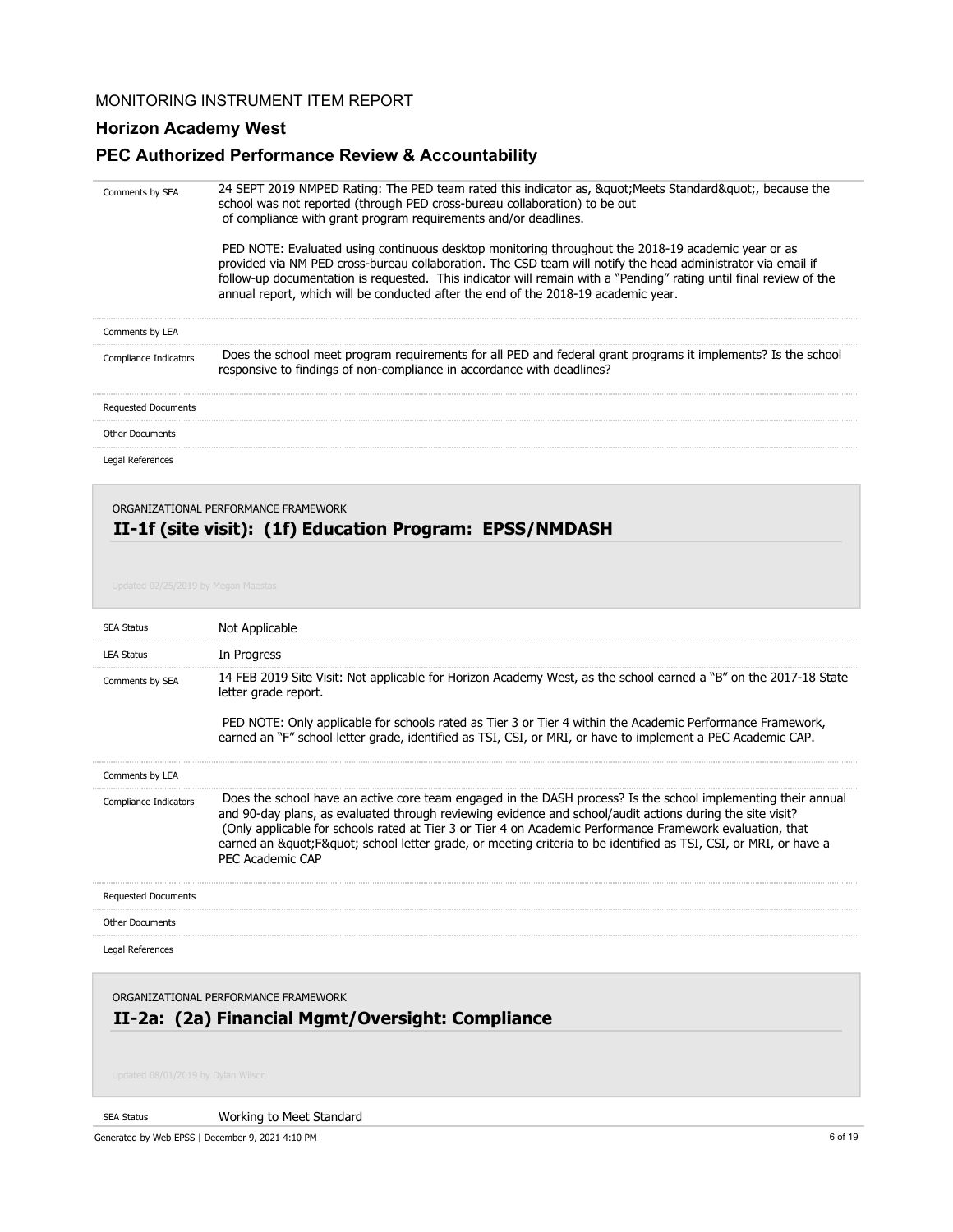## **Horizon Academy West**

## **PEC Authorized Performance Review & Accountability**

| <b>LEA Status</b>                  | In Progress                                                                                                                                                                                                                                                                                                                                                                                                                                                                                                                                                                                                                                                                                                                   |
|------------------------------------|-------------------------------------------------------------------------------------------------------------------------------------------------------------------------------------------------------------------------------------------------------------------------------------------------------------------------------------------------------------------------------------------------------------------------------------------------------------------------------------------------------------------------------------------------------------------------------------------------------------------------------------------------------------------------------------------------------------------------------|
| Comments by SEA                    | 1 August 2019 NM PED Rating: The PED team has rated this indicator as, "Working to Meet Standard" because<br>the school received audit findings on the FY18 Audit Report; AND submitted a financial corrective action plan to<br>address the audit findings and move the school toward compliance.                                                                                                                                                                                                                                                                                                                                                                                                                            |
|                                    | PED NOTE: Within 30 days from the release of the FY18 audit report, the school must provide its financial<br>corrective action plan (Audit CAP) addressing all audit finding(s), if any. The CSD team will also evaluate<br>compliance with all financial reporting using continuous desktop monitoring throughout the 2018-19 academic<br>year or as provided via NM PED cross-bureau collaboration. The CSD team will notify the head administrator via<br>email if follow-up documentation is requested. This indicator will remain with a "Pending" rating until final review<br>of the annual report, which will be conducted after the end of the 2018-19 academic year.                                                |
|                                    | 18 JUNE 2019 PED NOTE: The PED reviewed the FY18 Financial Audits which indicated that the school had the<br>following finding:<br>2018-001 Purchasing (Other Noncompliance)<br>2018-002 Personnel Files (Other Noncompliance)                                                                                                                                                                                                                                                                                                                                                                                                                                                                                                |
|                                    | 4.24.19: Please see attached CAP provided by the school. The FY18 Finance CAP was submitted timely.                                                                                                                                                                                                                                                                                                                                                                                                                                                                                                                                                                                                                           |
|                                    | REMINDER REGARDING REQUESTED FOLLOW-UP:<br>1 - May 22, 2019, the school must provide its Corrective Action Plan addressing all non-compliance findings,<br>significant deficiencies, and/or material weaknesses to the PED's Audit Bureau using the PED template provided to<br>the school. In addition, please also submit the Audit CAP to charter.schools@state.nm.us. Please refer to the<br>memo signed by Deputy Secretary, Finance and Operations, Adan Delgardo sent via the Audit and Accounting<br>Bureau Chief, Amelia Saiz-Chavez, on April 19, 2019.                                                                                                                                                             |
|                                    | 2 - By June 30, 2019, in addition to submitting the Audit CAP to the Audit Bureau and to<br>charter.schools@state.nm.us, the school must also upload into Web-EPSS evidence of actions it has taken to<br>remedy finding(s) as identified in the FY18 audit report (such as, but not limited to, for example: evidence of<br>training if appropriate for a finding, copies of policies made or revised as a result of a finding, audit committee<br>meeting minutes initially reviewing/discussing findings, minutes from subsequent meetings showing that the<br>committee is monitoring the school's efforts to remedy identified findings, minutes from Governing Board<br>meetings where findings were discussed, etc.)." |
| Comments by LEA                    |                                                                                                                                                                                                                                                                                                                                                                                                                                                                                                                                                                                                                                                                                                                               |
| Compliance Indicators              | Is the school meeting financial reporting and compliance requirements to any/all bureaus timely, including, but<br>not limited to, audit findings from PED Audit Bureau (if any), meeting all budget reporting deadlines, and no more<br>than a .06 difference in reported and audited T&E?                                                                                                                                                                                                                                                                                                                                                                                                                                   |
| <b>Requested Documents</b>         |                                                                                                                                                                                                                                                                                                                                                                                                                                                                                                                                                                                                                                                                                                                               |
| <b>Other Documents</b>             |                                                                                                                                                                                                                                                                                                                                                                                                                                                                                                                                                                                                                                                                                                                               |
| Legal References                   |                                                                                                                                                                                                                                                                                                                                                                                                                                                                                                                                                                                                                                                                                                                               |
|                                    | ORGANIZATIONAL PERFORMANCE FRAMEWORK<br>II-2b: (2b) Financial Mgmt/Oversight: Acct. Principles                                                                                                                                                                                                                                                                                                                                                                                                                                                                                                                                                                                                                                |
| Updated 08/01/2019 by Dylan Wilson |                                                                                                                                                                                                                                                                                                                                                                                                                                                                                                                                                                                                                                                                                                                               |
| <b>SEA Status</b>                  | Meets Standard                                                                                                                                                                                                                                                                                                                                                                                                                                                                                                                                                                                                                                                                                                                |
| <b>LEA Status</b>                  | In Progress                                                                                                                                                                                                                                                                                                                                                                                                                                                                                                                                                                                                                                                                                                                   |
| Comments by SEA                    | 1 August 2019 NM PED Rating: The PED team has rated this indicator as, "Meets Standard", because the school<br>did not receive a significant deficiency/material weakness audit finding on the FY18 Audit Report.                                                                                                                                                                                                                                                                                                                                                                                                                                                                                                             |

Generated by Web EPSS | December 9, 2021 4:10 PM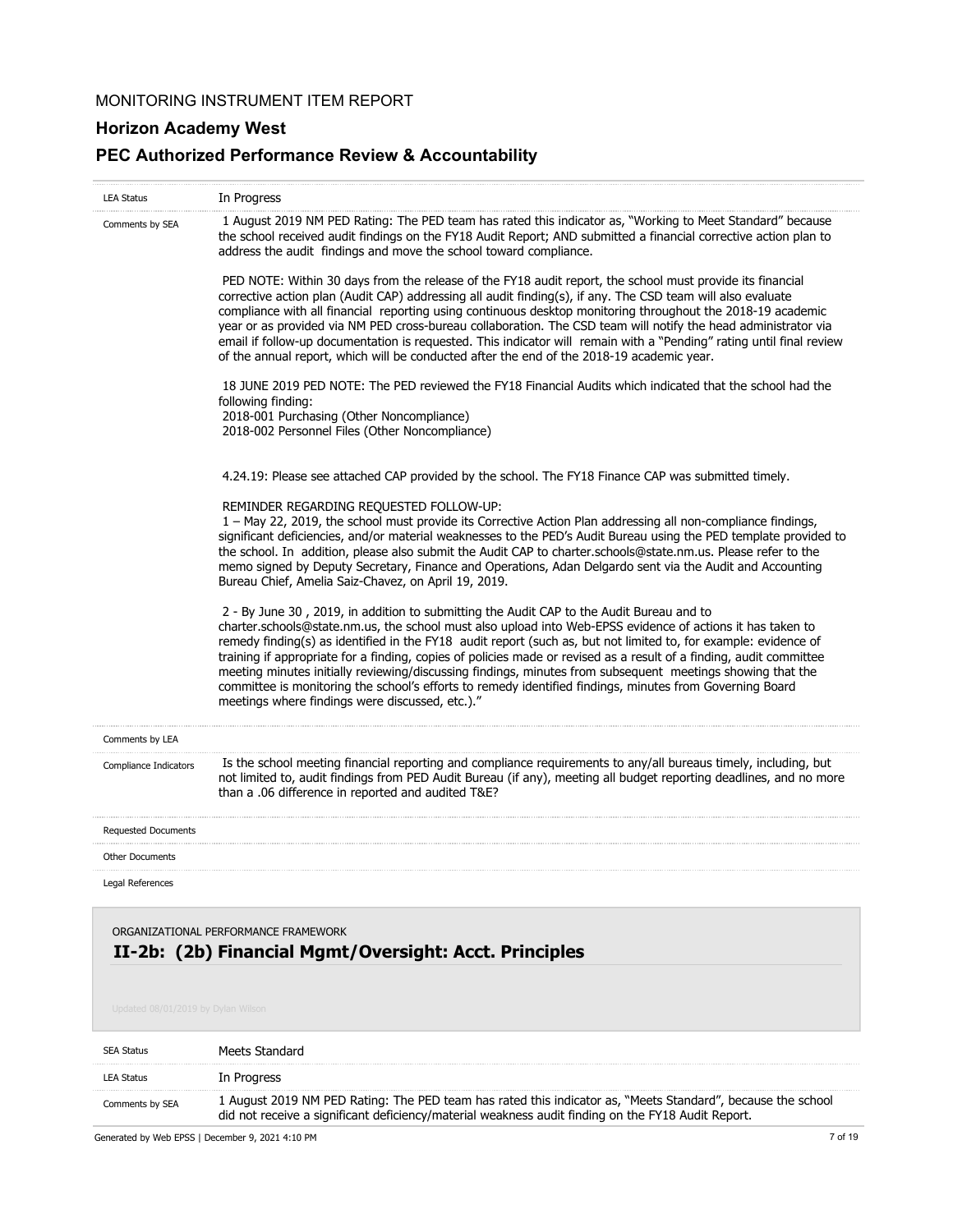## **Horizon Academy West**

### **PEC Authorized Performance Review & Accountability**

 PED NOTE: This indicator will remain with a rating of "Pending" until the FY18 audit report for the school has been released by the NM Office of the State Auditor.

| Comments by LEA       |                                                                                                                                                                                                                              |
|-----------------------|------------------------------------------------------------------------------------------------------------------------------------------------------------------------------------------------------------------------------|
| Compliance Indicators | Is the school following generally accepted accounting principles? Were there any material weaknesses or<br>significant internal control deficiencies, or findings related to waste, fraud, or abuse identified in the audit? |
| Requested Documents   |                                                                                                                                                                                                                              |
| Other Documents       |                                                                                                                                                                                                                              |
|                       |                                                                                                                                                                                                                              |

## **II-2c (site visit): (2c) Financial Mgmt/Oversight: Response to Audits** ORGANIZATIONAL PERFORMANCE FRAMEWORK

| <b>SEA Status</b>          | Meets Standard                                                                                                                                                                                                                                                                                                                                                                                                                                                                                                                                                                                                                                                                                                                        |
|----------------------------|---------------------------------------------------------------------------------------------------------------------------------------------------------------------------------------------------------------------------------------------------------------------------------------------------------------------------------------------------------------------------------------------------------------------------------------------------------------------------------------------------------------------------------------------------------------------------------------------------------------------------------------------------------------------------------------------------------------------------------------|
| <b>LEA Status</b>          | In Progress                                                                                                                                                                                                                                                                                                                                                                                                                                                                                                                                                                                                                                                                                                                           |
| Comments by SEA            | 1 August 2019 NM PED Rating: The PED team has rated this indicator as, "Meets Standard", because the school<br>did not receive a repeat/multi-year audit findings on the FY18 Audit Report. The school also provided evidence of<br>sufficient implementation of its financial CAP. Specifically, the school provided audit committee documentation<br>showing discussion of the audit, copies of purchase orders, and completed NMERB forms.<br>PED NOTE: Once the FY18 audit report for the school has been released by the NM Office of the State Auditor,<br>the school must provide verifiable evidence of implementation of its Audit CAP, as indicated by Indicator 2a. (If<br>applicable via the school's FY18 audit report). |
| Comments by LEA            |                                                                                                                                                                                                                                                                                                                                                                                                                                                                                                                                                                                                                                                                                                                                       |
| Compliance Indicators      | Is the school responsive to audit findings? Is the school's last audit devoid of any multi-year repeat findings? Did<br>the school implement Audit CAPs as submitted, as evaluated through reviewing evidence and school/audit actions<br>during the site visit?                                                                                                                                                                                                                                                                                                                                                                                                                                                                      |
| <b>Requested Documents</b> |                                                                                                                                                                                                                                                                                                                                                                                                                                                                                                                                                                                                                                                                                                                                       |
| <b>Other Documents</b>     |                                                                                                                                                                                                                                                                                                                                                                                                                                                                                                                                                                                                                                                                                                                                       |
| Legal References           |                                                                                                                                                                                                                                                                                                                                                                                                                                                                                                                                                                                                                                                                                                                                       |

## **II-2d: (2d) Financial Mgmt/Oversight: Grant Funds Mgmt** ORGANIZATIONAL PERFORMANCE FRAMEWORK

| SEA Status      | Meets Standard                                                                                                                                                                |
|-----------------|-------------------------------------------------------------------------------------------------------------------------------------------------------------------------------|
| LEA Status      | In Progress                                                                                                                                                                   |
| Comments by SEA | 24 SEPT 2019 NMPED Rating: The PED team rated this indicator as, " Meets Standard", because the<br>school was not reported (through PED cross-bureau collaboration) to be out |

Generated by Web EPSS | December 9, 2021 4:10 PM 8 of 19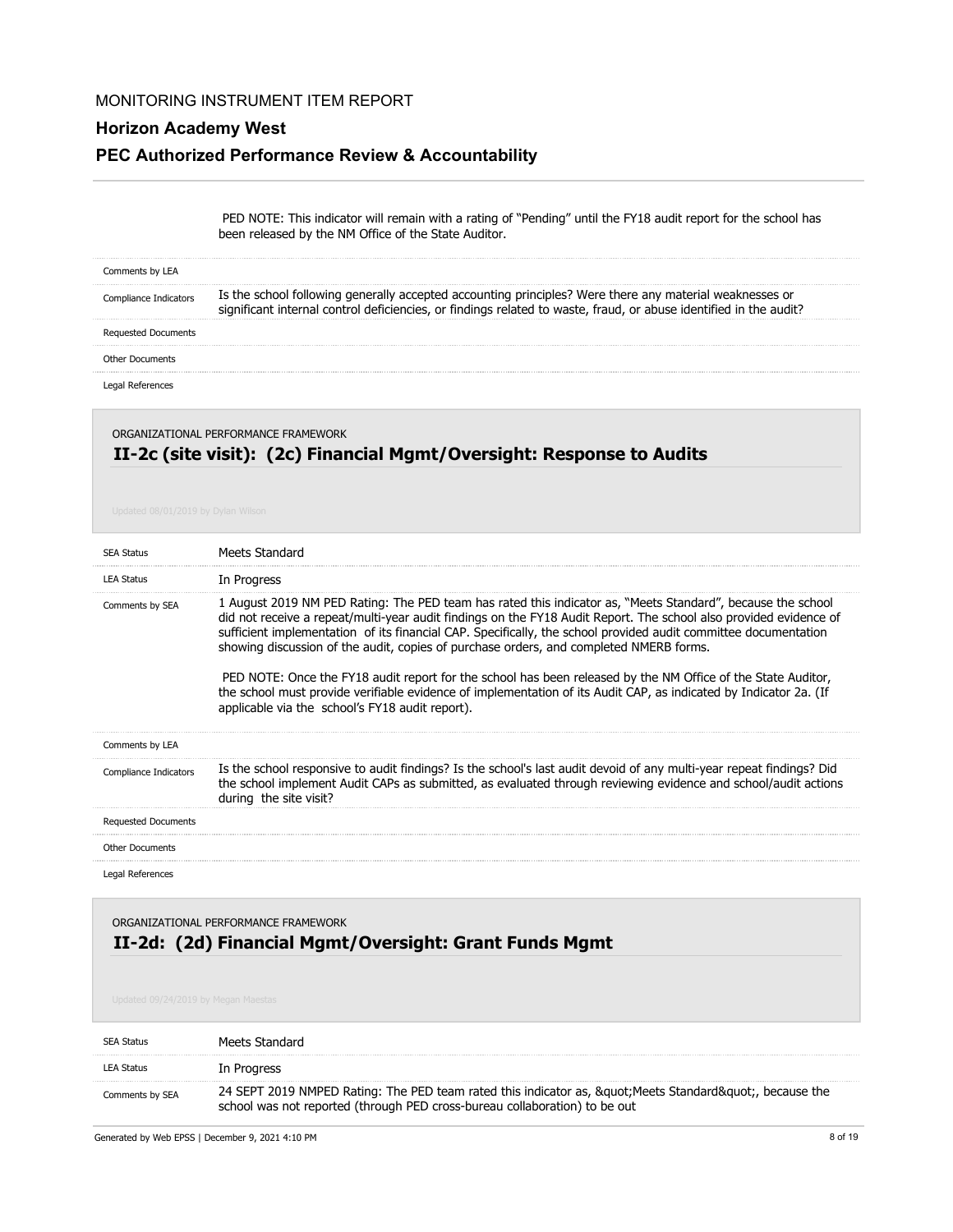## **Horizon Academy West**

### **PEC Authorized Performance Review & Accountability**

| of compliance with grant management fund requirements and/or deadlines. |  |
|-------------------------------------------------------------------------|--|
|                                                                         |  |

 PED NOTE: Evaluated using continuous desktop monitoring throughout the 2018-19 academic year or as provided via NM PED cross-bureau collaboration. The CSD team will notify the head administrator via email if follow-up documentation is requested. This indicator will remain with a "Pending" rating until final review of the annual report, which will be conducted after the end of the 2018-19 academic year.

| Comments by LEA       |                                                                                                                                                                                                      |
|-----------------------|------------------------------------------------------------------------------------------------------------------------------------------------------------------------------------------------------|
| Compliance Indicators | Is the school managing grant funds responsibly? Are at least 10% of RFRs submitted to the PED each quarter?<br>Did the school expend at least 99% of grant funds for all accounts without reversion? |
| Requested Documents   |                                                                                                                                                                                                      |
| Other Documents       |                                                                                                                                                                                                      |
|                       |                                                                                                                                                                                                      |

ORGANIZATIONAL PERFORMANCE FRAMEWORK

# **II-2e: (2e) Financial Mgmt/Oversight: Fiscal Mgmt Staff**

| <b>SEA Status</b>     | Meets Standard                                                                                                                                                                                                                                                                                                                                                                                                                 |
|-----------------------|--------------------------------------------------------------------------------------------------------------------------------------------------------------------------------------------------------------------------------------------------------------------------------------------------------------------------------------------------------------------------------------------------------------------------------|
| <b>LEA Status</b>     | In Progress                                                                                                                                                                                                                                                                                                                                                                                                                    |
| Comments by SEA       | 24 SEPT 2019 NMPED Rating: The PED team rated this indicator as, " Meets Standard", because the<br>school was not reported (through PED cross-bureau collaboration) to be out<br>of compliance with fiscal management staffing requirements and/or deadlines.                                                                                                                                                                  |
|                       | 14 FEB 2019 Site Visit:<br>Licensed School Business Manager: The school identified the Diana Cordova as its Licensed Business Manager. D.<br>Cordova currently holds an NMPED issued license and background check.                                                                                                                                                                                                             |
|                       | Chief Procurement Officer (CPO): The school's identified Cynthia Carter as its CPO. The PED team observed C.<br>Carter's certification training certificate dated 06 SEPT 2017 and online registration with the NM Purchasing<br>Department effective 07 JAN 2019.                                                                                                                                                             |
|                       | Audit Committee: At the time of the site visit, the PED team observed the required six (6) individuals seated on<br>the Audit Committee. Per 22-8-13.3(D) § NMSA, "the Audit Committee must be compromised of six (6)<br>individuals; Two (2) board members, One (1) parent of a currently enrolled student, One (1) individual with a<br>financial background, the head administrator, and the school's business manager".    |
|                       | Finance Committee: At the time of the site visit, the PED team observed two (2) individual seated on the finance<br>committee to include, two (2) board members. Per 22-8-13.2(B) § NMSA, "the Finance committee must be<br>comprised of "at least two members of the board".                                                                                                                                                  |
|                       | Requested Follow-Up: None present at this time. Pending until final review of the school's annual site visit report.                                                                                                                                                                                                                                                                                                           |
|                       | PED NOTE: Evaluated using continuous desktop monitoring throughout the 2018-19 academic year or as<br>provided via NM PED cross-bureau collaboration. The CSD team will notify the head administrator via email if<br>follow-up documentation is requested. This indicator will remain with a "Pending" rating until final review of the<br>annual report, which will be conducted after the end of the 2018-19 academic year. |
| Comments by LEA       |                                                                                                                                                                                                                                                                                                                                                                                                                                |
| Compliance Indicators | Is the school adequately staffed to ensure proper fiscal management with a licensed school business official and<br>certified State Procurement Officer? Does the Governing Board have the appropriate members represented in<br>each of the Audit and Finance Committees? Do the governing council's audit and finance committees meet as                                                                                     |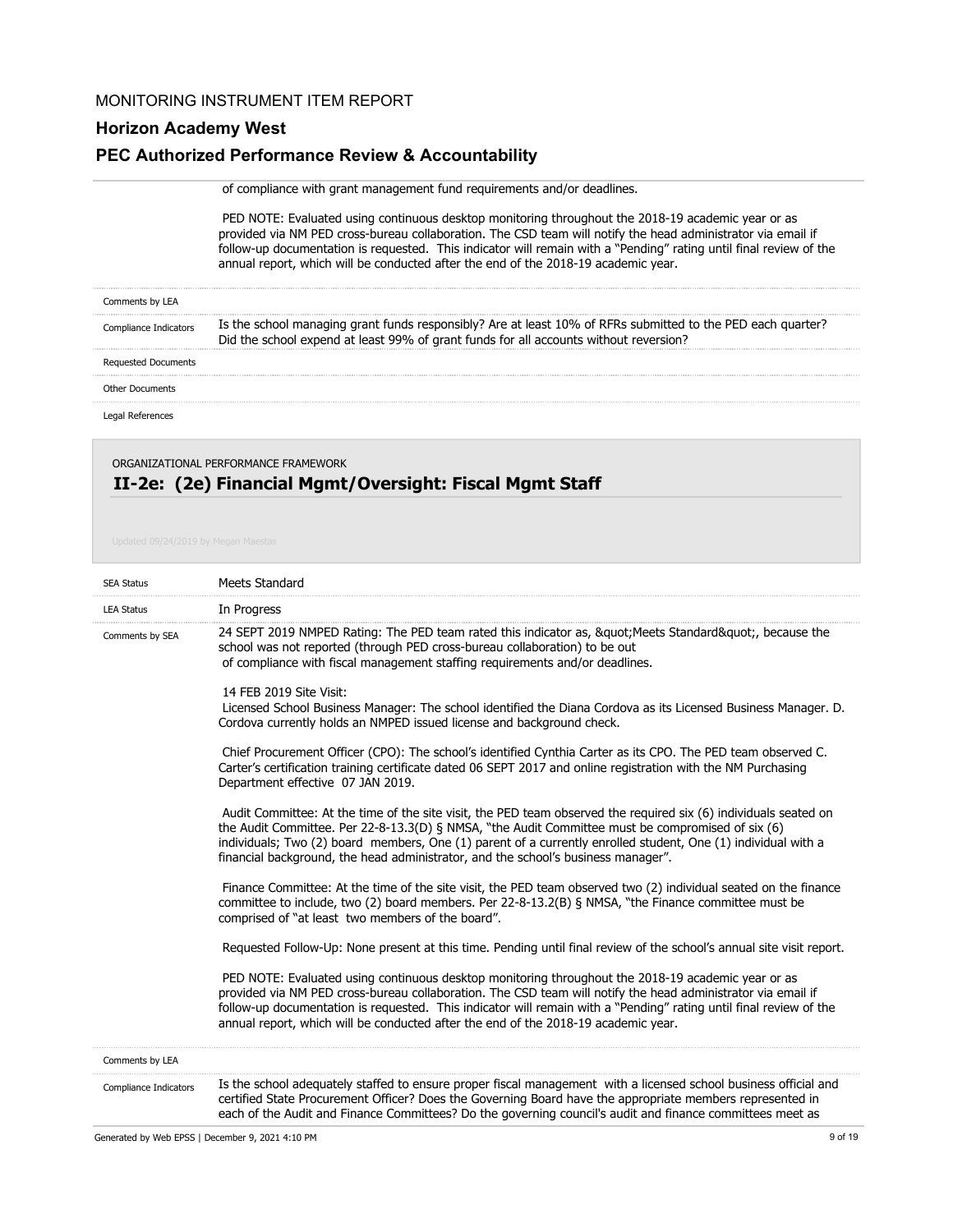## **Horizon Academy West**

## **PEC Authorized Performance Review & Accountability**

required?

Requested Documents

Other Documents

Legal References

ORGANIZATIONAL PERFORMANCE FRAMEWORK

## **II-3a: (3a) Governance&Reporting: Governance Requirements**

| <b>SEA Status</b> | Meets Standard                                                                                                                                                                                                                                                                                                                                                                                                                 |
|-------------------|--------------------------------------------------------------------------------------------------------------------------------------------------------------------------------------------------------------------------------------------------------------------------------------------------------------------------------------------------------------------------------------------------------------------------------|
| <b>LEA Status</b> | In Progress                                                                                                                                                                                                                                                                                                                                                                                                                    |
| Comments by SEA   | 24 SEPT 2019 NMPED Rating: The PED team rated this indicator as, " Meets Standard", because the<br>school's governing board met all annual training requirements and membership. In addition, to the date of this<br>note, the PED team was not aware of any formal OMA complaints.                                                                                                                                            |
|                   | 28 AUG 2019 PED Note:<br>Governing Board Mandatory Training: Of the five (5) seated governing board members, all five (5) completed all<br>required training hours for 2018-2019. In addition, one (1) governing board member completed two (2) hours<br>above the minimum required training hours. Please see attached analysis for the training-hour completion per<br>governing board member.                               |
|                   | Change Notifications (Head Admin, Governing Board Members, etc): Please note that timely and complete<br>submission of packets for notifying the PEC of any changes will be rated in 2019-2020. Please see policies and<br>forms located at https://webnew.ped.state.nm.us/bureaus/public-education-commission/policies-and-<br>processes/amendment-request/                                                                   |
|                   | Governing Board Officers: Per NMSA § 22-5-7, Governing Boards are required to have three officers that fill the<br>positions of President, Vice-President, and Secretary (regardless of the title given). Please ensure that you have<br>these elected offices in place. This will be rated in the 2019-2020 annual report.                                                                                                    |
|                   | Governing Board Membership: Per NMSA § 22-8B-4, Governing Boards are required to maintain a board of at<br>least five (5) members at all times. This will be rated in the 2019-2020 annual report.                                                                                                                                                                                                                             |
|                   | Requested Follow-Up: None at this time.                                                                                                                                                                                                                                                                                                                                                                                        |
|                   | 14 FEB 2019 Site Visit:<br>Governance Council: At the time of the site visit, the school's Governance Council had five (5) seated board<br>members. Per 22-5-1 § NMSA "A local school board shall be composed of five qualified electors of the state<br>residing within the school district".                                                                                                                                 |
|                   | The PED team reminded the school of the annual training requirements for all returning and new board<br>members.                                                                                                                                                                                                                                                                                                               |
|                   | Requested Follow-Up: None present at this time. Pending until final review of the school's annual site visit report.                                                                                                                                                                                                                                                                                                           |
|                   | PED NOTE: Evaluated using continuous desktop monitoring throughout the 2018-19 academic year or as<br>provided via NM PED cross-bureau collaboration. The CSD team will notify the head administrator via email if<br>follow-up documentation is requested. This indicator will remain with a "Pending" rating until final review of the<br>annual report, which will be conducted after the end of the 2018-19 academic year. |

Comments by LEA

Generated by Web EPSS | December 9, 2021 4:10 PM 10 of 19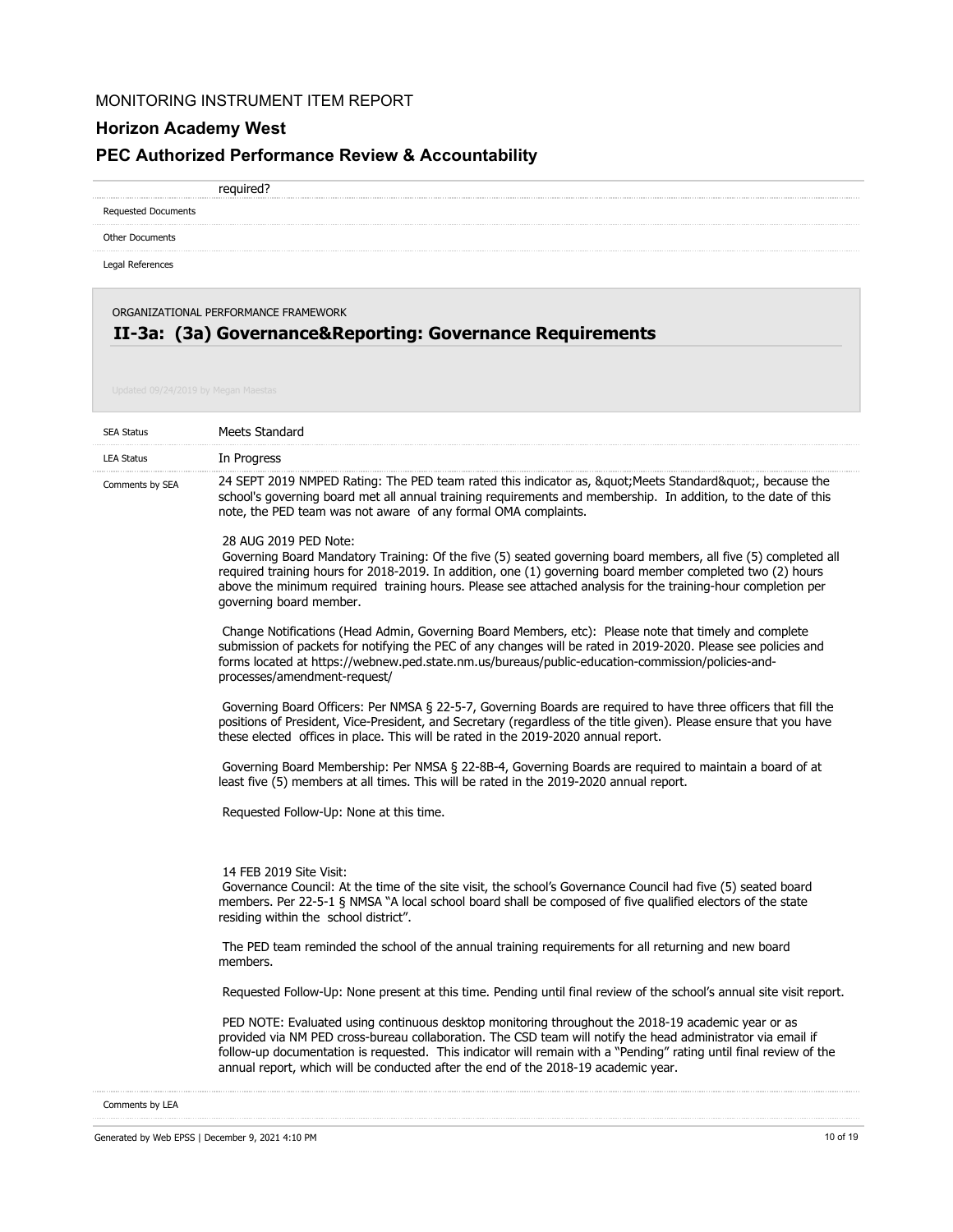### **Horizon Academy West**

## **PEC Authorized Performance Review & Accountability**

Is the school's Governing Body complying with governance requirements? Does the school/Governing Body meet membership requirements and comply with governance change policy? Do all members of the Governing Body complete all required training? Have any OMA complaints been verified by the Attorney General's office? Compliance Indicators

Requested Documents

Other Documents

Legal References

ORGANIZATIONAL PERFORMANCE FRAMEWORK

### **II-3b (site visit): (3b) Governance&Reporting: Conflicts of Interest**

| <b>SEA Status</b>          | Meets Standard                                                                                                                                                                                                                                                                                                                                                                                                                                                                                    |
|----------------------------|---------------------------------------------------------------------------------------------------------------------------------------------------------------------------------------------------------------------------------------------------------------------------------------------------------------------------------------------------------------------------------------------------------------------------------------------------------------------------------------------------|
| <b>LEA Status</b>          | In Progress                                                                                                                                                                                                                                                                                                                                                                                                                                                                                       |
| Comments by SEA            | 14 FEB 2019 Site Visit:                                                                                                                                                                                                                                                                                                                                                                                                                                                                           |
|                            | Conflict of Interest Policy: The PED team observed the school's conflict of interest policy provided by the head<br>administrator, which appears to be thorough and align with state statute; NMSA § 22-8B-5.2.                                                                                                                                                                                                                                                                                   |
|                            | Anti-Nepotism Policy: The PED team observed the school's anti-nepotism policy provided by the head<br>administrator, which appears to be thorough and align with state statute. The governing board states, "they give<br>themselves the power to waive the nepotism rule by governing board vote". The school's anti-nepotism policy did<br>not reference the supporting statute; the PED team provided 22-8B-10 § NMSA and 22-5-6 § NMSA for<br>consideration to be included within the policy. |
|                            | Requested Follow-Up: None present at this time.                                                                                                                                                                                                                                                                                                                                                                                                                                                   |
| Comments by LEA            |                                                                                                                                                                                                                                                                                                                                                                                                                                                                                                   |
| Compliance Indicators      | Is the school complying with nepotism and conflict of interest requirements? Are the school and governing board<br>free of nepotism and conflicts of interest?                                                                                                                                                                                                                                                                                                                                    |
| <b>Requested Documents</b> |                                                                                                                                                                                                                                                                                                                                                                                                                                                                                                   |
| <b>Other Documents</b>     |                                                                                                                                                                                                                                                                                                                                                                                                                                                                                                   |
| Legal References           |                                                                                                                                                                                                                                                                                                                                                                                                                                                                                                   |

ORGANIZATIONAL PERFORMANCE FRAMEWORK

### **II-3c: (3c) Governance&Reporting: Reporting Requirements**

| <b>SFA Status</b> | Meets Standard                                                                                                                                                                                                                                                    |
|-------------------|-------------------------------------------------------------------------------------------------------------------------------------------------------------------------------------------------------------------------------------------------------------------|
| <b>LEA Status</b> | In Progress                                                                                                                                                                                                                                                       |
| Comments by SEA   | 24 SEPT 2019 NMPED Rating: The PED team rated this indicator as, " Meets Standard", because the<br>school was not reported (through PED cross-bureau collaboration) to be out<br>of compliance with PEC/PED/State Agency reporting requirements and/or deadlines. |
|                   | PED NOTE: Evaluated using continuous desktop monitoring throughout the 2018-19 academic year or as                                                                                                                                                                |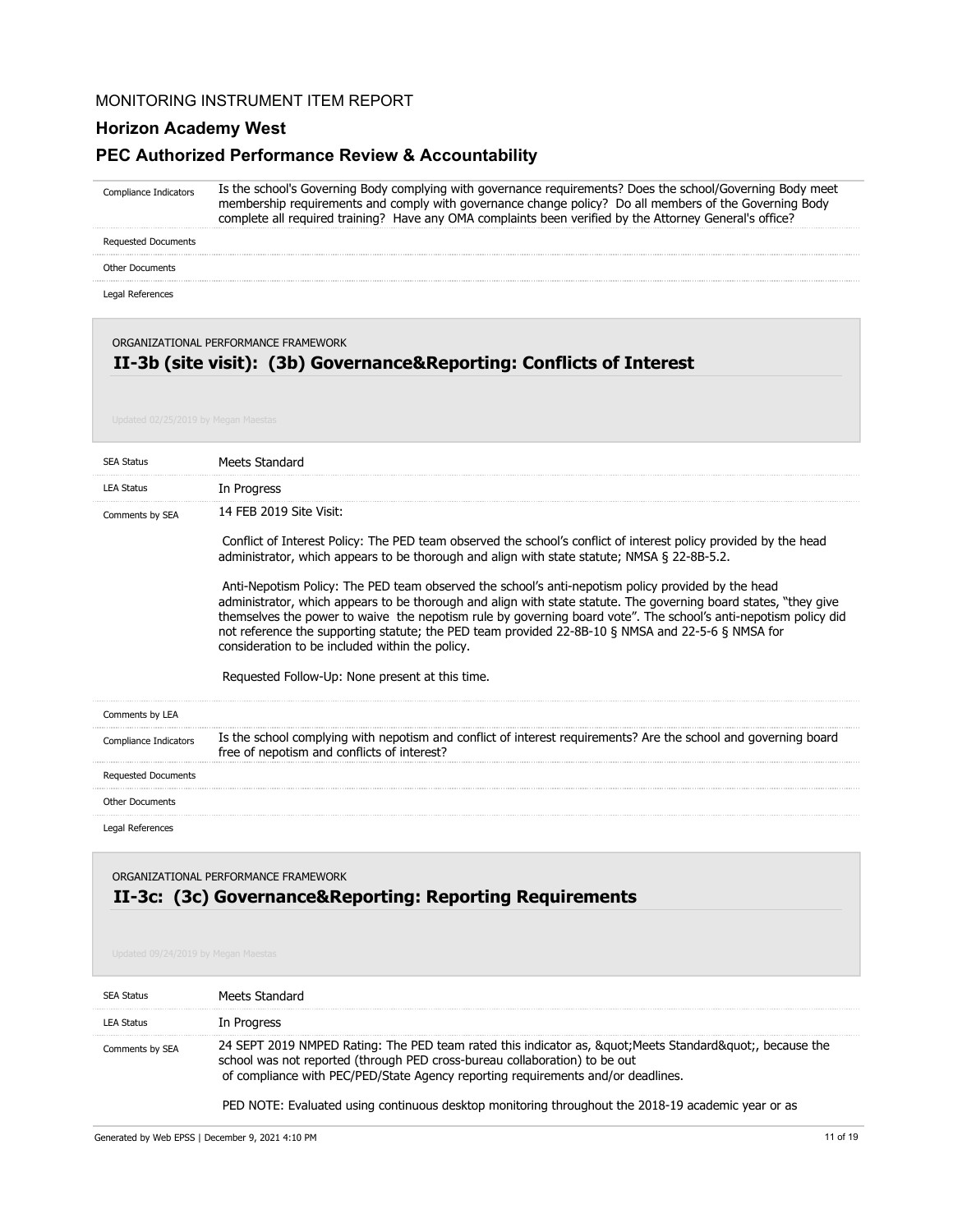## **Horizon Academy West**

### **PEC Authorized Performance Review & Accountability**

provided via NM PED cross-bureau collaboration. The PED team will observe at least one (1) of the school's Governing Board meeting(s) in 2018-2019 and will provide feedback to the Governing Board, via the PEC-Approved Governing Board Observation Form. The CSD team will notify the head administrator via email if followup documentation is requested. This indicator will remain with a "Pending" rating until final review of the annual report, which will be conducted after the end of the 2018-19 academic year.

| Comments by LEA            |                                                                                                                                                                               |
|----------------------------|-------------------------------------------------------------------------------------------------------------------------------------------------------------------------------|
| Compliance Indicators      | Does the school comply with reporting deadlines from the PED, PEC, and other state agencies? This includes a<br>response to the PEC-Approved Governing Body Observation Form. |
| <b>Requested Documents</b> |                                                                                                                                                                               |
| Other Documents            |                                                                                                                                                                               |
| Legal References           |                                                                                                                                                                               |

## **II-4a: 4a) Students&Employees: Student Rights** ORGANIZATIONAL PERFORMANCE FRAMEWORK

| <b>SEA Status</b>          | <b>Meets Standard</b>                                                                                                                                                                                                                                                                                                                                                                                                                                               |
|----------------------------|---------------------------------------------------------------------------------------------------------------------------------------------------------------------------------------------------------------------------------------------------------------------------------------------------------------------------------------------------------------------------------------------------------------------------------------------------------------------|
| <b>LEA Status</b>          | In Progress                                                                                                                                                                                                                                                                                                                                                                                                                                                         |
| Comments by SEA            | 24 SEPT 2019 NMPED Rating: The PED team rated this indicator as, " Meets Standard", because the<br>school was not reported (through PED cross-bureau collaboration) to be out<br>of compliance with protecting the rights of all students.                                                                                                                                                                                                                          |
|                            | 14 FEB 2019 Site Visit:<br>McKinney-Vento Act: The school identified Cynthia Carter as its McKinney-Vento liaison. The PED team observed<br>her training certificate dated 03 JAN 2018. At the time of the site visit, training requirements for returning or new<br>liaisons had not been released by the state's Homeless Education Liaison.                                                                                                                      |
|                            | The school was observed to have a governing approved McKinney Vento dispute resolution policy, as required<br>per federal regulation. However, the PED team recommended to C. Carter, the governing board include two<br>additional levels of dispute resolution to include the head administrator and governing board.                                                                                                                                             |
|                            | The PED team observed a 'Student Housing Questionnaire' within each student registration packet, which is used<br>to help identify students' potentially facing homelessness or transition. The school has identified the following<br>resources to provide to McKinney-Vento students: counseling services, uniforms, social work services, and school-<br>wide efforts to secure resources a family may need (i.e., furniture, transportation, food, toiletries). |
|                            | Requested Follow-Up: None present at this time. Pending until final review of the school's annual site visit report.                                                                                                                                                                                                                                                                                                                                                |
|                            | PED NOTE: Evaluated using continuous desktop monitoring throughout the 2018-19 academic year or as<br>provided via NM PED cross-bureau collaboration. The CSD team will notify the head administrator via email if<br>follow-up documentation is requested. This indicator will remain with a "Pending" rating until final review of the<br>annual report, which will be conducted after the end of the 2018-19 academic year.                                      |
| Comments by LEA            |                                                                                                                                                                                                                                                                                                                                                                                                                                                                     |
| Compliance Indicators      | Is the school meeting protecting the rights of all students, including maintaining fair lottery, admissions,<br>enrollment and discipline practices? Does the school comply with the McKinney Vento Act? Does the school have,<br>and comply with a board-approved complaint policy and dispute resolution process?                                                                                                                                                 |
| <b>Requested Documents</b> |                                                                                                                                                                                                                                                                                                                                                                                                                                                                     |
| <b>Other Documents</b>     |                                                                                                                                                                                                                                                                                                                                                                                                                                                                     |
|                            |                                                                                                                                                                                                                                                                                                                                                                                                                                                                     |

Generated by Web EPSS | December 9, 2021 4:10 PM 12 of 19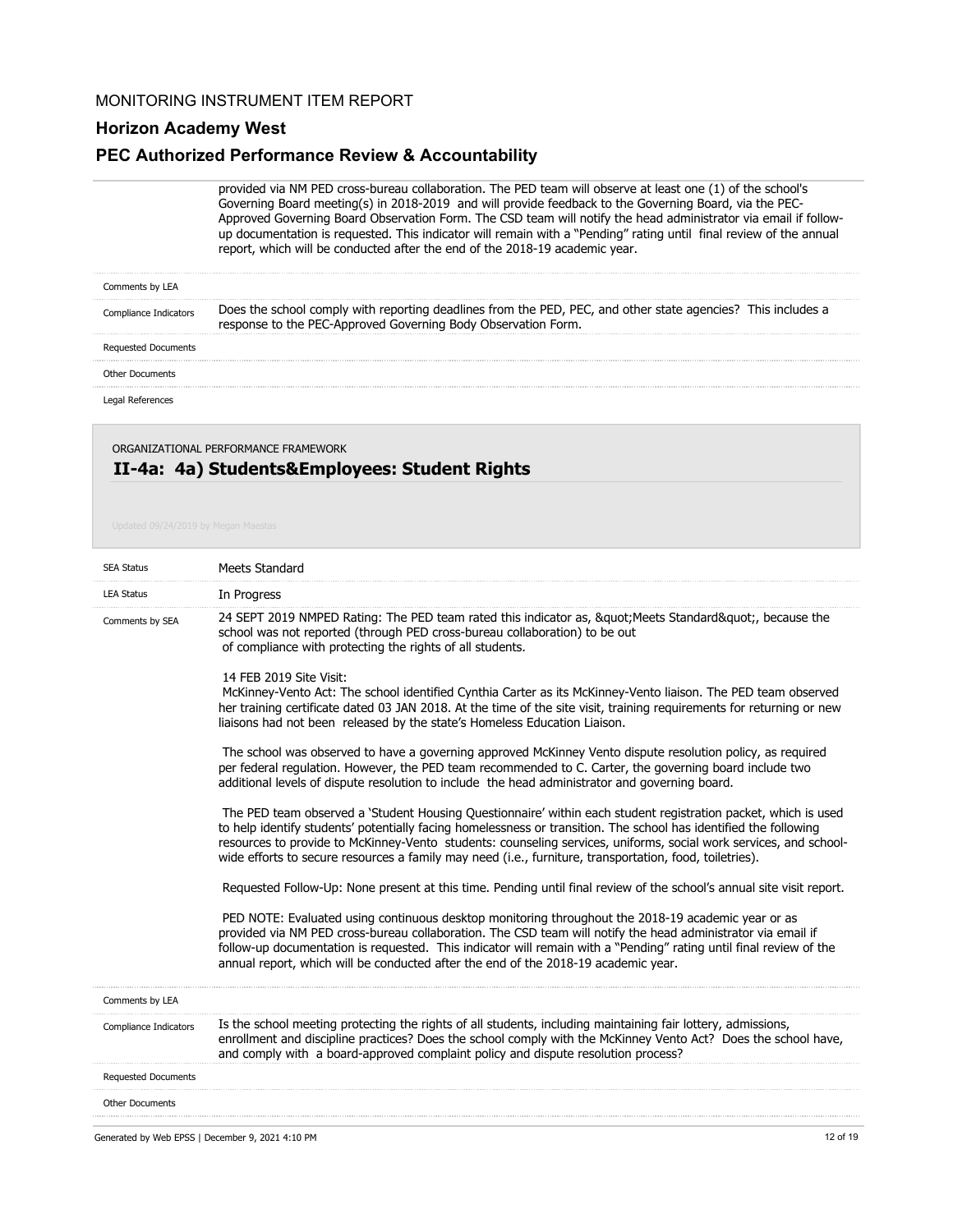## **PEC Authorized Performance Review & Accountability**

Legal References

## **II-4b (site visit): 4b) Students&Employees: Attendance & Enrollment** ORGANIZATIONAL PERFORMANCE FRAMEWORK

| <b>SEA Status</b>          | Meets Standard                                                                                                                                                                                                                                                                                                                                                                                                                                                                                                                                                                                                                                                                                                                                                                                                                                                                                                                                                                                                                                                                      |
|----------------------------|-------------------------------------------------------------------------------------------------------------------------------------------------------------------------------------------------------------------------------------------------------------------------------------------------------------------------------------------------------------------------------------------------------------------------------------------------------------------------------------------------------------------------------------------------------------------------------------------------------------------------------------------------------------------------------------------------------------------------------------------------------------------------------------------------------------------------------------------------------------------------------------------------------------------------------------------------------------------------------------------------------------------------------------------------------------------------------------|
| <b>LEA Status</b>          | In Progress                                                                                                                                                                                                                                                                                                                                                                                                                                                                                                                                                                                                                                                                                                                                                                                                                                                                                                                                                                                                                                                                         |
| Comments by SEA            | 24 SEPT 2019 NM PED Note: Upon review of the school's overall attendance, within-year retention and recurrent<br>enrollment, the school demonstrated the following:<br>Attendance Rate: per student attendance reports available in STARS, the school had a 95.5% overall attendance<br>rate for the 2018-19 academic year.<br>Within-Year retention: per student enrollment reports available in STARS, the school had a 99.1% retention rate<br>when comparing the 40-day and 120-day student enrollment reports.<br>Recurrent Enrollment: per recurrent enrollment reports available in STARS, the school re-enrolled 91.06% of their<br>eligible students from the 2017-18 academic year.<br>Nothing further is needed at this time.                                                                                                                                                                                                                                                                                                                                            |
|                            | 14 FEB 2019 Site Visit:<br>Attendance: The PED team reviewed the school's 5 and 9-day unexcused absence parental notification letter<br>template(s) that appear to align with the New Mexico Compulsory Attendance Law, 22-12-9 § NMSA. Specifically,<br>the school's 5-day unexcused absence letter requests a meeting with the parent(s) to discuss attendance<br>strategies and the 9-day unexcused notification letter states the potential for referral to the 'Office of Juvenile<br>Probation and Parole'. The school has also integrated an "Attendance Referral" slip that<br>outlines the same attendance information as the parent notification letters; however, on a tri-slip so that one<br>copy can remain with the teacher, one with the parent, and one within the office in the student cumulative file.<br>The school follows up with a "Letter of Concern" if the student continues to accrue absences or tardies, stating<br>"Families have the most influence over their children,to include valuing education and consistent attendance<br>and punctuality". |
|                            | Attendance is taken daily by each classroom teacher within PowerSchool. Parent(s) receive a phone call (every<br>day) their student is marked absent.                                                                                                                                                                                                                                                                                                                                                                                                                                                                                                                                                                                                                                                                                                                                                                                                                                                                                                                               |
|                            | Recurrent Enrollment: The school's recurrent enrollment rate for 2018-19 was 91.06%. While the school's<br>withdraw rate from the 2017-18 academic year was 0.26%.                                                                                                                                                                                                                                                                                                                                                                                                                                                                                                                                                                                                                                                                                                                                                                                                                                                                                                                  |
|                            | Requested Follow-Up: Pending until final review of the school's annual site visit report.                                                                                                                                                                                                                                                                                                                                                                                                                                                                                                                                                                                                                                                                                                                                                                                                                                                                                                                                                                                           |
|                            | PED NOTE: Evaluated using continuous desktop monitoring throughout the 2018-19 academic year or as<br>provided via NM PED cross-bureau collaboration. The CSD team will notify the head administrator via email if<br>follow-up documentation is requested. This indicator will remain with a "Pending" rating until final review of the<br>annual report, which will be conducted after the end of the 2018-19 academic year.                                                                                                                                                                                                                                                                                                                                                                                                                                                                                                                                                                                                                                                      |
| Comments by LEA            |                                                                                                                                                                                                                                                                                                                                                                                                                                                                                                                                                                                                                                                                                                                                                                                                                                                                                                                                                                                                                                                                                     |
| Compliance Indicators      | Does the school meet attendance, retention, and recurrent enrollment goals for students?<br>•Meets 95% attendance rate or demonstrates successful efforts to improve attendance<br>.Maintains 80% retention of enrolled students until end of year (Students who leave prior to the end of the year<br>as graduates, completers, or earned GED are counted as retained.)<br>. Retains at least 70% of students eligible to reenroll between school years                                                                                                                                                                                                                                                                                                                                                                                                                                                                                                                                                                                                                            |
| <b>Requested Documents</b> |                                                                                                                                                                                                                                                                                                                                                                                                                                                                                                                                                                                                                                                                                                                                                                                                                                                                                                                                                                                                                                                                                     |
| <b>Other Documents</b>     |                                                                                                                                                                                                                                                                                                                                                                                                                                                                                                                                                                                                                                                                                                                                                                                                                                                                                                                                                                                                                                                                                     |
| Legal References           |                                                                                                                                                                                                                                                                                                                                                                                                                                                                                                                                                                                                                                                                                                                                                                                                                                                                                                                                                                                                                                                                                     |
|                            | 13 of 19<br>Generated by Web EPSS   December 9, 2021 4:10 PM                                                                                                                                                                                                                                                                                                                                                                                                                                                                                                                                                                                                                                                                                                                                                                                                                                                                                                                                                                                                                        |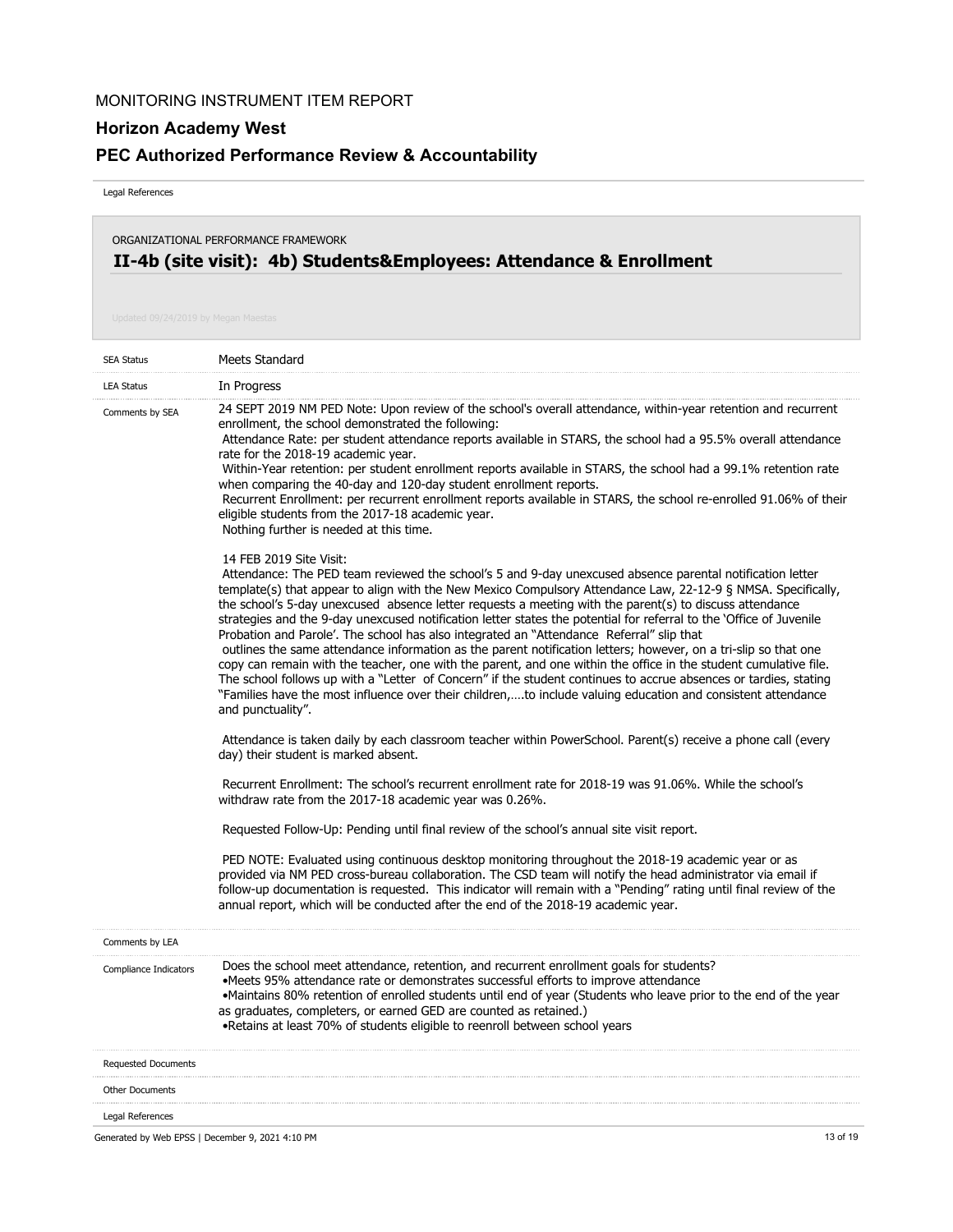## **PEC Authorized Performance Review & Accountability**

## **II-4c (site visit): 4c)Students&Employees:StaffCredentialRequirements** ORGANIZATIONAL PERFORMANCE FRAMEWORK

| <b>SEA Status</b>                                                                                                                          | Meets Standard                                                                                                                                                                                                                                                                                                                                                                                                                                                                                                                                                                                                                                                                                                                                                                                                                                                                                                                                                                                                                                                                                                                                                                                                                                                                                                                                                                                                                                                                                                                                                                                                                                                                                                                                                                                                                                                                                                                                                                                                                                         |
|--------------------------------------------------------------------------------------------------------------------------------------------|--------------------------------------------------------------------------------------------------------------------------------------------------------------------------------------------------------------------------------------------------------------------------------------------------------------------------------------------------------------------------------------------------------------------------------------------------------------------------------------------------------------------------------------------------------------------------------------------------------------------------------------------------------------------------------------------------------------------------------------------------------------------------------------------------------------------------------------------------------------------------------------------------------------------------------------------------------------------------------------------------------------------------------------------------------------------------------------------------------------------------------------------------------------------------------------------------------------------------------------------------------------------------------------------------------------------------------------------------------------------------------------------------------------------------------------------------------------------------------------------------------------------------------------------------------------------------------------------------------------------------------------------------------------------------------------------------------------------------------------------------------------------------------------------------------------------------------------------------------------------------------------------------------------------------------------------------------------------------------------------------------------------------------------------------------|
| <b>LEA Status</b>                                                                                                                          | In Progress                                                                                                                                                                                                                                                                                                                                                                                                                                                                                                                                                                                                                                                                                                                                                                                                                                                                                                                                                                                                                                                                                                                                                                                                                                                                                                                                                                                                                                                                                                                                                                                                                                                                                                                                                                                                                                                                                                                                                                                                                                            |
| Comments by SEA                                                                                                                            | 14 FEB 2019 Site Visit:<br>Licensure: The PED team reviewed five (5) licensed staff files to include teachers, business manager, and the<br>head administrator. All of the files reviewed contained valid licensure issued through NM PED. However, one (1)<br>personnel file, Cynthia Carter, contained the online license print off rather than the official licensure certificate.<br>The PED team asks the school to ensure all licensed staff files contain the official licensure certificate signed by<br>the Secretary of Education. The team will verify this during the 2019-2020 site visit.<br>At the time of the site visit, it did not appear the school had teacher(s) offering instruction outside of their license<br>and/or endorsement(s). According to the head administrator, the school does not currently have long-term<br>substitutes.<br>Per the Professional Licensure Bureau guidance, the school must maintain staff files for all contracted and<br>ancillary staff, to include a contracted business manager and long-term substitute teachers, that include: 1)<br>background check, or official letter from the contracted service agency stating the service provider has a valid<br>background check on file, 2) copy of NM PED License, and 3) copy of National Board License, if applicable. The<br>school must create a staff file for all ancillary and contracted employees. During the school's 2019-2020 site visit,<br>the PED team will review the school contracted and ancillary staff files, mentioned above.<br>Requested Follow-Up: None present at this time.<br>PED NOTE: Evaluated also using continuous desktop monitoring throughout the 2018-19 academic year or as<br>provided via NM PED cross-bureau collaboration. The CSD team will notify the head administrator via email if<br>follow-up documentation is requested. This indicator will remain with a "Pending" rating until final review of the<br>annual report, which will be conducted after the end of the 2018-19 academic year. |
| Comments by LEA                                                                                                                            |                                                                                                                                                                                                                                                                                                                                                                                                                                                                                                                                                                                                                                                                                                                                                                                                                                                                                                                                                                                                                                                                                                                                                                                                                                                                                                                                                                                                                                                                                                                                                                                                                                                                                                                                                                                                                                                                                                                                                                                                                                                        |
| Compliance Indicators                                                                                                                      | Is the school meeting teacher and other staff credentialing requirements? All employees are appropriately licensed<br>and past discrepancies have been addressed. This includes waivers and alternative licensure.                                                                                                                                                                                                                                                                                                                                                                                                                                                                                                                                                                                                                                                                                                                                                                                                                                                                                                                                                                                                                                                                                                                                                                                                                                                                                                                                                                                                                                                                                                                                                                                                                                                                                                                                                                                                                                     |
| <b>Requested Documents</b>                                                                                                                 |                                                                                                                                                                                                                                                                                                                                                                                                                                                                                                                                                                                                                                                                                                                                                                                                                                                                                                                                                                                                                                                                                                                                                                                                                                                                                                                                                                                                                                                                                                                                                                                                                                                                                                                                                                                                                                                                                                                                                                                                                                                        |
| Other Documents                                                                                                                            |                                                                                                                                                                                                                                                                                                                                                                                                                                                                                                                                                                                                                                                                                                                                                                                                                                                                                                                                                                                                                                                                                                                                                                                                                                                                                                                                                                                                                                                                                                                                                                                                                                                                                                                                                                                                                                                                                                                                                                                                                                                        |
| Legal References                                                                                                                           |                                                                                                                                                                                                                                                                                                                                                                                                                                                                                                                                                                                                                                                                                                                                                                                                                                                                                                                                                                                                                                                                                                                                                                                                                                                                                                                                                                                                                                                                                                                                                                                                                                                                                                                                                                                                                                                                                                                                                                                                                                                        |
| ORGANIZATIONAL PERFORMANCE FRAMEWORK<br>II-4d (site visit): 4d) Students&Employees: Employee Rights<br>Updated 02/25/2019 by Megan Maestas |                                                                                                                                                                                                                                                                                                                                                                                                                                                                                                                                                                                                                                                                                                                                                                                                                                                                                                                                                                                                                                                                                                                                                                                                                                                                                                                                                                                                                                                                                                                                                                                                                                                                                                                                                                                                                                                                                                                                                                                                                                                        |
| <b>SEA Status</b>                                                                                                                          | Meets Standard                                                                                                                                                                                                                                                                                                                                                                                                                                                                                                                                                                                                                                                                                                                                                                                                                                                                                                                                                                                                                                                                                                                                                                                                                                                                                                                                                                                                                                                                                                                                                                                                                                                                                                                                                                                                                                                                                                                                                                                                                                         |
| <b>LEA Status</b>                                                                                                                          | In Progress                                                                                                                                                                                                                                                                                                                                                                                                                                                                                                                                                                                                                                                                                                                                                                                                                                                                                                                                                                                                                                                                                                                                                                                                                                                                                                                                                                                                                                                                                                                                                                                                                                                                                                                                                                                                                                                                                                                                                                                                                                            |
|                                                                                                                                            | Generated by Web EPSS   December 9, 2021 4:10 PM<br>14 of 19                                                                                                                                                                                                                                                                                                                                                                                                                                                                                                                                                                                                                                                                                                                                                                                                                                                                                                                                                                                                                                                                                                                                                                                                                                                                                                                                                                                                                                                                                                                                                                                                                                                                                                                                                                                                                                                                                                                                                                                           |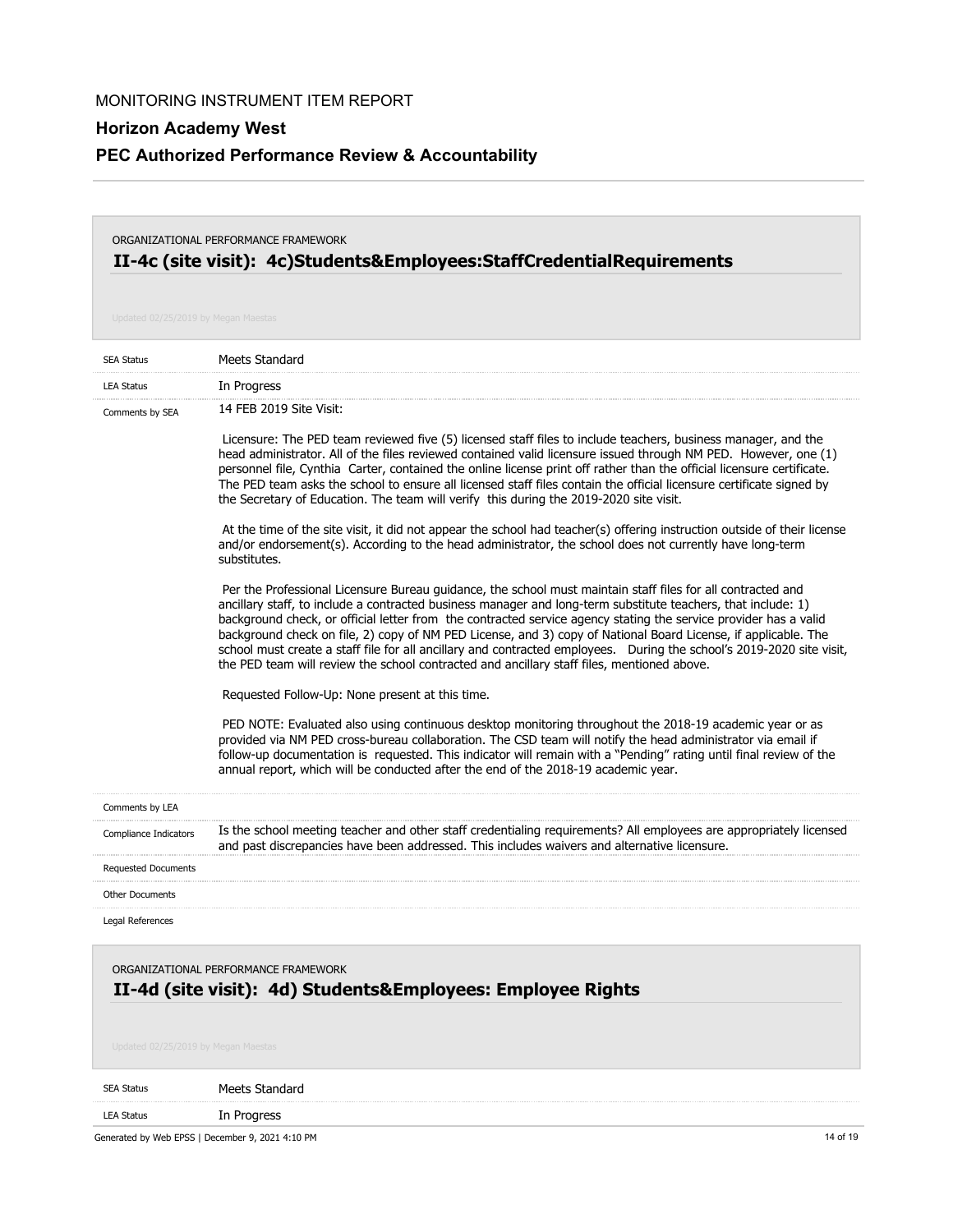## **Horizon Academy West**

## **PEC Authorized Performance Review & Accountability**

| Comments by SEA                     | 14 FEB 2019 Site Visit: The PED team reviewed five (5) personnel files to include teachers, business manager, and<br>the head administrator. All files reviewed contained current and signed contract(s). The school's salary schedule<br>met or exceeded the minimum teacher salaries established by NM PED.                                                                                                                                                   |
|-------------------------------------|-----------------------------------------------------------------------------------------------------------------------------------------------------------------------------------------------------------------------------------------------------------------------------------------------------------------------------------------------------------------------------------------------------------------------------------------------------------------|
|                                     | Employment Verification: Of the files reviewed, all contained employment verification documentation.                                                                                                                                                                                                                                                                                                                                                            |
|                                     | Official Transcripts: Of the file reviewed, all contained official transcripts.                                                                                                                                                                                                                                                                                                                                                                                 |
|                                     | NMTeach Summative Reports: Of the files reviewed, all files for returning teachers contained the 2017-18<br>NMTeach Summative report.                                                                                                                                                                                                                                                                                                                           |
|                                     | Head Administrator Evaluation: The PED team observed C. Carter's evaluation, conducted by the governing board<br>dated, 19 JUN 2018.                                                                                                                                                                                                                                                                                                                            |
|                                     | Requested Follow-Up: None present at this time.                                                                                                                                                                                                                                                                                                                                                                                                                 |
|                                     | PED NOTE: Evaluated using continuous desktop monitoring throughout the 2018-19 academic year or as<br>provided via NM PED cross-bureau collaboration. The CSD team will notify the head administrator via email if<br>follow-up documentation is requested. This indicator will remain with a "Pending" rating until final review of the<br>annual report, which will be conducted after the end of the 2018-19 academic year.                                  |
| Comments by LEA                     |                                                                                                                                                                                                                                                                                                                                                                                                                                                                 |
| Compliance Indicators               | Is the school respecting employee rights, including, but not limited to, completion and submission of NMTEACH<br>evaluations and observations, personnel files contain signed NMTEACH reports and teacher contracts, the School<br>Personnel Act, Charter School Act, FMLA, ADA, etc? Does the school have an established salary schedule that is in<br>compliance with minimum teacher salaries? Does the school have adequate mentorship for novice teachers? |
| <b>Requested Documents</b>          |                                                                                                                                                                                                                                                                                                                                                                                                                                                                 |
| <b>Other Documents</b>              |                                                                                                                                                                                                                                                                                                                                                                                                                                                                 |
| Legal References                    |                                                                                                                                                                                                                                                                                                                                                                                                                                                                 |
| Updated 02/25/2019 by Megan Maestas | ORGANIZATIONAL PERFORMANCE FRAMEWORK<br>II-4e (site visit): 4e) Students&Employees: Background Checks & Ethics                                                                                                                                                                                                                                                                                                                                                  |

| <b>SEA Status</b>     | Meets Standard                                                                                                                                                                                                                                                                                                                                                                                                                                                                                                                                                                                                                                                       |
|-----------------------|----------------------------------------------------------------------------------------------------------------------------------------------------------------------------------------------------------------------------------------------------------------------------------------------------------------------------------------------------------------------------------------------------------------------------------------------------------------------------------------------------------------------------------------------------------------------------------------------------------------------------------------------------------------------|
| <b>LEA Status</b>     | In Progress                                                                                                                                                                                                                                                                                                                                                                                                                                                                                                                                                                                                                                                          |
| Comments by SEA       | 14 FEB 2019 Site Visit: The PED team reviewed five (5) personnel files to include the head administrator. All files<br>reviewed contained a legally compliant background check.<br>Requested Follow-Up: None present at this time.<br>PED NOTE: Evaluated using continuous desktop monitoring throughout the 2018-19 academic year or as<br>provided via NM PED cross-bureau collaboration. The CSD team will notify the head administrator via email if<br>follow-up documentation is requested. This indicator will remain with a "Pending" rating until final review of the<br>annual report, which will be conducted after the end of the 2018-19 academic year. |
| Comments by LEA       |                                                                                                                                                                                                                                                                                                                                                                                                                                                                                                                                                                                                                                                                      |
| Compliance Indicators | Is the school completing required background checks and reporting ethical violations? Does the school maintain<br>legally compliant background checks for all staff files including substitutes, contracted service providers, and<br>anyone with unsupervised access to students? Are incidents of violations of teacher/licensed staff ethical rules or<br>criminal convictions reported to the PED by the school?                                                                                                                                                                                                                                                 |
|                       |                                                                                                                                                                                                                                                                                                                                                                                                                                                                                                                                                                                                                                                                      |

Generated by Web EPSS | December 9, 2021 4:10 PM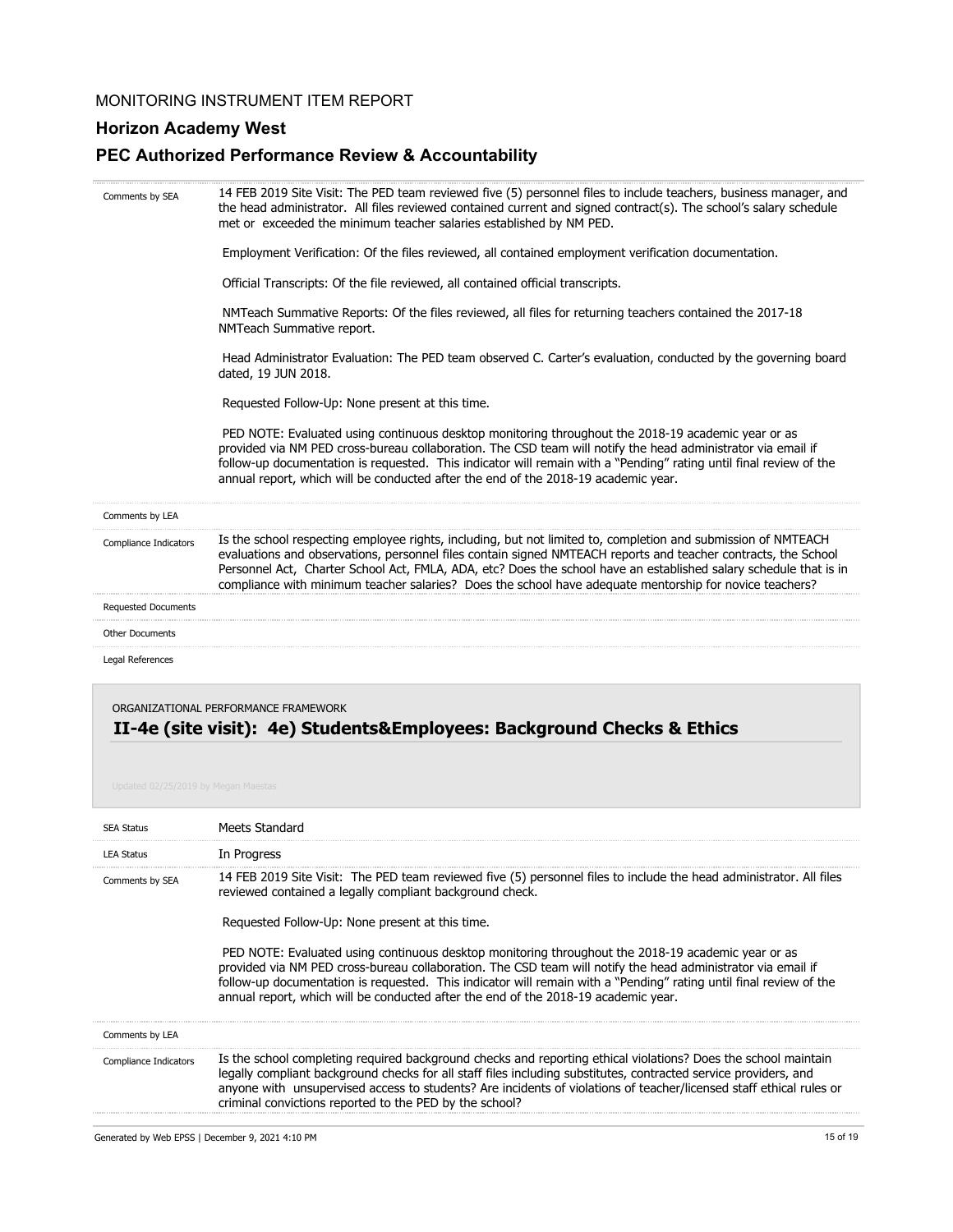## **Horizon Academy West**

## **PEC Authorized Performance Review & Accountability**

Requested Documents

Other Documents

Legal References

## **II-5a: 5a) School Environment: Facilities Requirements** ORGANIZATIONAL PERFORMANCE FRAMEWORK

| <b>SEA Status</b>          | Meets Standard                                                                                                                                                                                                                                                                    |
|----------------------------|-----------------------------------------------------------------------------------------------------------------------------------------------------------------------------------------------------------------------------------------------------------------------------------|
| <b>LEA Status</b>          | In Progress                                                                                                                                                                                                                                                                       |
| Comments by SEA            | 14 FFB 2019 Site Visit:<br>At the time of the site visit, the PED team observed the school's E-Occupancy certificate hanging in the front                                                                                                                                         |
|                            | office dated 01 OCT 2013. Observed the school's NM Condition Index letter dated 15 APR 2016. Observed an<br>invoice from the contracted pest control company with the school's last application of pesticide being 30 JAN<br>2019.                                                |
|                            | Requested Follow-Up: None present at this time.                                                                                                                                                                                                                                   |
| Comments by LEA            |                                                                                                                                                                                                                                                                                   |
| Compliance Indicators      | Is the school complying with facilities requirements, including but not limited to, E-occupancy, facility condition<br>index, building leasing/ownership, fire inspections, ADA, written records of pesticides? Does the school notify PEC<br>prior to any changes in facilities? |
| <b>Requested Documents</b> |                                                                                                                                                                                                                                                                                   |
| <b>Other Documents</b>     |                                                                                                                                                                                                                                                                                   |
| Legal References           |                                                                                                                                                                                                                                                                                   |

ORGANIZATIONAL PERFORMANCE FRAMEWORK

## **II-5b: 5b) School Environment:Transportation Requirements**

| <b>SEA Status</b>          | Not Applicable                                                                                                                   |
|----------------------------|----------------------------------------------------------------------------------------------------------------------------------|
| LEA Status                 | In Progress                                                                                                                      |
| Comments by SEA            | 14 FEB 2019 NOTE: Not applicable, as the school does not provide transportation, outside of city bus passes, to<br>its students. |
| Comments by LEA            |                                                                                                                                  |
| Compliance Indicators      | Is the school complying with transportation requirements?                                                                        |
| <b>Requested Documents</b> |                                                                                                                                  |
| Other Documents            |                                                                                                                                  |
| Legal References           |                                                                                                                                  |

Generated by Web EPSS | December 9, 2021 4:10 PM 16 of 19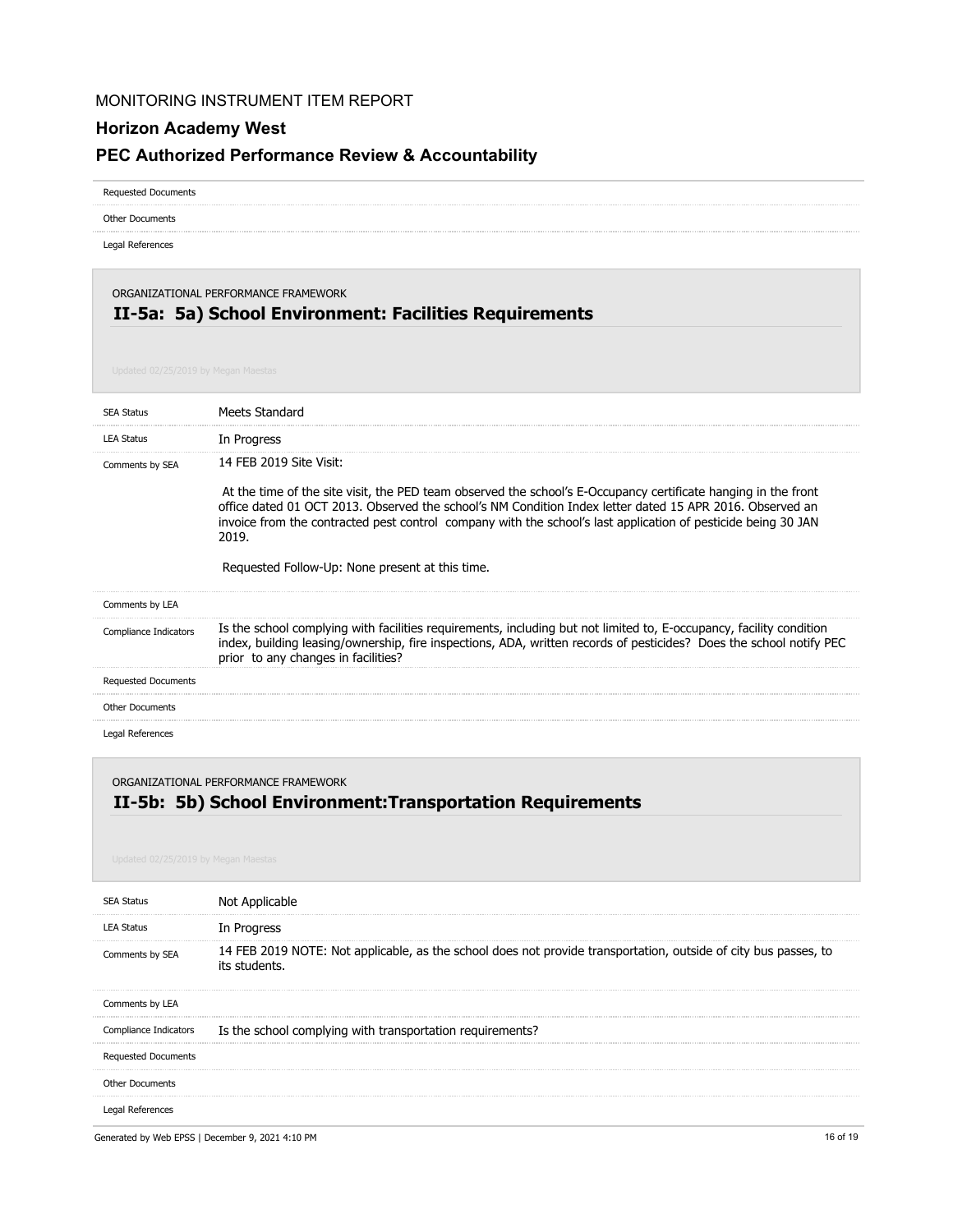**PEC Authorized Performance Review & Accountability**

## **II-5c (site visit): 5c) School Environment: Health & Safety** ORGANIZATIONAL PERFORMANCE FRAMEWORK

| <b>SEA Status</b> | Meets Standard                                                                                                                                                                                                                                                                                                                                                                                                                                                                                                                                                                                                                                                                                                                                                                                                                                                                                                                                                   |
|-------------------|------------------------------------------------------------------------------------------------------------------------------------------------------------------------------------------------------------------------------------------------------------------------------------------------------------------------------------------------------------------------------------------------------------------------------------------------------------------------------------------------------------------------------------------------------------------------------------------------------------------------------------------------------------------------------------------------------------------------------------------------------------------------------------------------------------------------------------------------------------------------------------------------------------------------------------------------------------------|
| <b>LEA Status</b> | In Progress                                                                                                                                                                                                                                                                                                                                                                                                                                                                                                                                                                                                                                                                                                                                                                                                                                                                                                                                                      |
| Comments by SEA   | 05 MAR 2019 NM PED Note:<br>Dear Superintendents and Charter School Administrators,                                                                                                                                                                                                                                                                                                                                                                                                                                                                                                                                                                                                                                                                                                                                                                                                                                                                              |
|                   | As the state administrative agency, it is the PED's responsibility to ensure local education agency (LEA)<br>compliance with the Federal Gun Free Schools Act, Elementary and<br>Secondary Education Act (ESEA) and 6.11.2 NMAC. The Federal Gun Free Schools Act requires each state<br>receiving ESEA funds to have in effect a state law requiring LEAs to expel from school, for a period of not less<br>than one year, any student who is determined to have knowingly brought a weapon to school, except that such<br>policy may allow the local school board or superintendent of the school district to modify such expulsion<br>requirement on a case-by-case basis. Additionally, no funds shall be made available under any title of ESEA to<br>any LEA unless such agency has a policy requiring referral to the criminal justice or juvenile delinguency system of<br>any student who brings a firearm or weapon to a school served by such agency. |
|                   | 6.11.2 NMAC provides a comprehensive framework within which local school boards and local school districts can<br>carry out their educational mission and exercise their authority<br>and responsibility to provide a safe environment for student learning, and further to provide students and parents<br>with an understanding of the basic rights and requirements necessary to effectively function in the educational<br>community. Specifically, 6.11.2.9 B(8) NMAC details compliance with Section 22-5-4.7 NMSA 1978, which codifies<br>in state law the Federal Gun Free Schools Act.                                                                                                                                                                                                                                                                                                                                                                  |
|                   | With respect to the Gun Free Schools Act and ESEA, the PED is required to track and report non-compliant LEA's<br>to the U.S. Department of Education annually. PED will ensure<br>compliance through the attached Assurance, which every LEA is required to complete. The deadline for<br>submitting the Assurance for the 2018-2019 school year is April 5, 2019. Please read the instructions on the<br>attached Assurance and submit as directed by the deadline.                                                                                                                                                                                                                                                                                                                                                                                                                                                                                            |
|                   | If you have any questions, please contact Lisa Hecker, Safe Schools Coordinator, at lisa.hecker@state.nm.us or<br>by phone at (505) 827-1589.                                                                                                                                                                                                                                                                                                                                                                                                                                                                                                                                                                                                                                                                                                                                                                                                                    |
|                   | 14 FEB 2019 Site Visit<br>Child Abuse Training: The PED team reviewed five (5) personnel files to include the head administrator. All files<br>reviewed contained training evidence for Detecting/Reporting Child Abuse.                                                                                                                                                                                                                                                                                                                                                                                                                                                                                                                                                                                                                                                                                                                                         |
|                   | Emergency Drills: The CSD team reviewed the emergency drills for 2017-2018 and the current school year. All<br>mandatory drills (frequency and type) were completed as required in 2017-2018.                                                                                                                                                                                                                                                                                                                                                                                                                                                                                                                                                                                                                                                                                                                                                                    |
|                   | The PED team also reviewed the school's current year emergency drill log. It is noted the school conducted four<br>fire drills during the first four weeks of school. The school has conducted an emergency drill each month<br>thereafter to include one lock-down drill to the date of the site visit.                                                                                                                                                                                                                                                                                                                                                                                                                                                                                                                                                                                                                                                         |
|                   | Safe School Plan: The school's safe school plan was approved 27 APR 2018, evidenced by an email from Safe and<br>Healthy Schools.                                                                                                                                                                                                                                                                                                                                                                                                                                                                                                                                                                                                                                                                                                                                                                                                                                |
|                   | Immunization Requirements: The PED team reviewed individual student immunization files maintained within the<br>school's nurse's office.                                                                                                                                                                                                                                                                                                                                                                                                                                                                                                                                                                                                                                                                                                                                                                                                                         |
|                   | The team also observed a master immunization status log for all currently enrolled students that appears to be<br>compliant to the DOH requirements.                                                                                                                                                                                                                                                                                                                                                                                                                                                                                                                                                                                                                                                                                                                                                                                                             |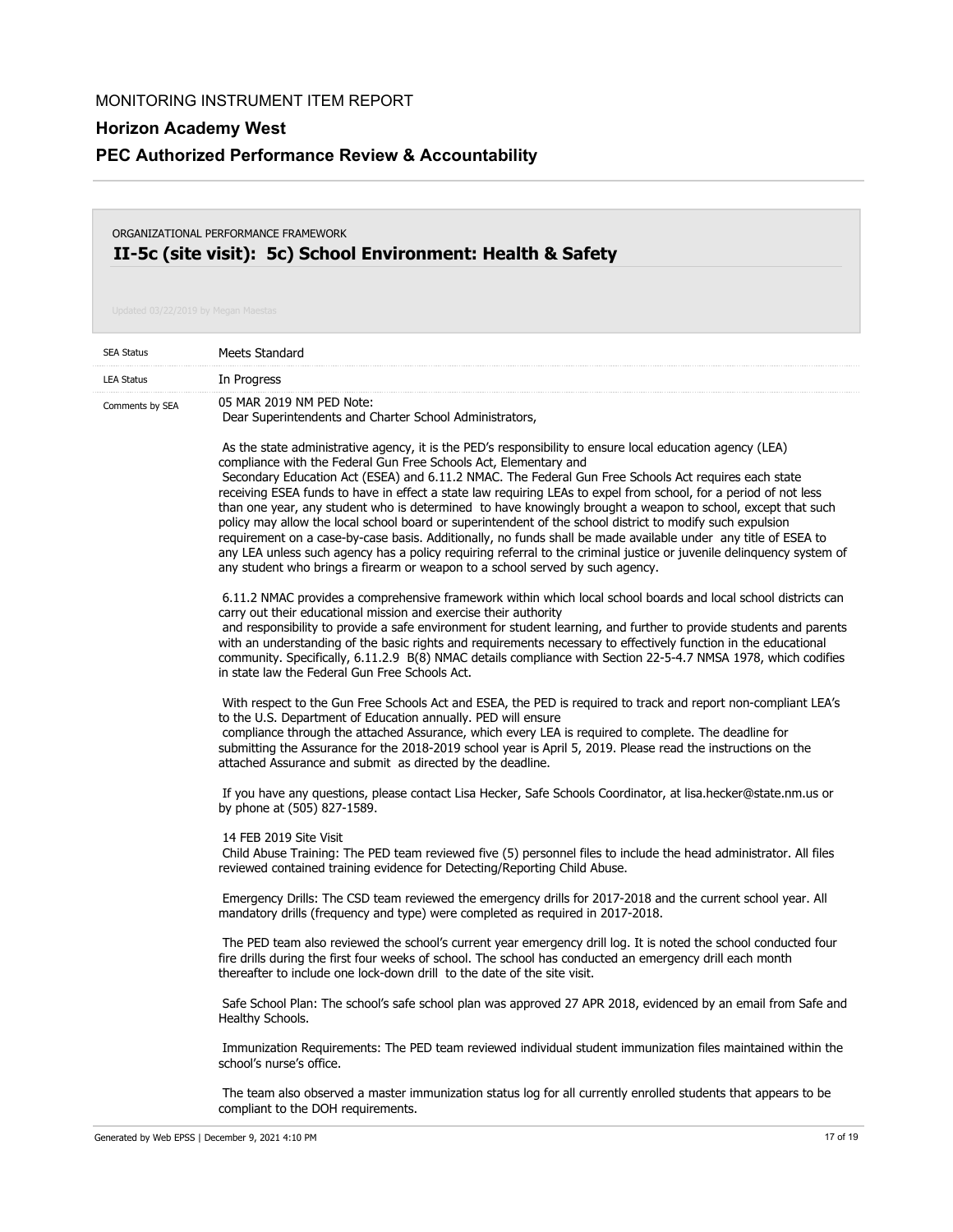## **Horizon Academy West**

### **PEC Authorized Performance Review & Accountability**

## Requested Follow-Up: None present at this time. Is the school complying with health and safety requirements, including, but not limited to, having updated school wellness and safety plans, conducting all required emergency drills, maintaining a master immunization log, and complying with all facility corrective requirements (e.g., NMPSIA, DOH, PSFA, Fire Marshall, POSHA) Comments by LEA Compliance Indicators Requested Documents Legal References Other Documents

# ORGANIZATIONAL PERFORMANCE FRAMEWORK

## **II-5d: 5d) School Environment: Handling Confidential Info**

| <b>SEA Status</b>                                       | Meets Standard                                                                                                                                                                                                                                                                                                                                                                                                                                                                                                                                                                                                                                                                                 |
|---------------------------------------------------------|------------------------------------------------------------------------------------------------------------------------------------------------------------------------------------------------------------------------------------------------------------------------------------------------------------------------------------------------------------------------------------------------------------------------------------------------------------------------------------------------------------------------------------------------------------------------------------------------------------------------------------------------------------------------------------------------|
| <b>LEA Status</b>                                       | In Progress                                                                                                                                                                                                                                                                                                                                                                                                                                                                                                                                                                                                                                                                                    |
| Comments by SEA                                         | 24 SEPT 2019 NMPED Rating: The PED team rated this indicator as, & quot; Meets Standard & quot;, because the<br>school was not reported (through PED cross-bureau collaboration) to be out<br>of compliance with handling student and personnel information.<br>PED NOTE: Evaluated using continuous desktop monitoring throughout the 2018-19 academic year or as<br>provided via NM PED cross-bureau collaboration. The CSD team will notify the head administrator via email if<br>follow-up documentation is requested. This indicator will remain with a "Pending" rating until final review of the<br>annual report, which will be conducted after the end of the 2018-19 academic year. |
| Comments by LEA                                         |                                                                                                                                                                                                                                                                                                                                                                                                                                                                                                                                                                                                                                                                                                |
| Compliance Indicators                                   | Is the school handling information appropriately, including but not limited to requirements related to, FERPA and<br>the obtainment, maintenance, and transfer of cumulative files?                                                                                                                                                                                                                                                                                                                                                                                                                                                                                                            |
| <b>Requested Documents</b>                              |                                                                                                                                                                                                                                                                                                                                                                                                                                                                                                                                                                                                                                                                                                |
| <b>Other Documents</b>                                  |                                                                                                                                                                                                                                                                                                                                                                                                                                                                                                                                                                                                                                                                                                |
| Legal References                                        |                                                                                                                                                                                                                                                                                                                                                                                                                                                                                                                                                                                                                                                                                                |
| PERFORMANCE FRAMEWORK<br>III: Annual Performance Report |                                                                                                                                                                                                                                                                                                                                                                                                                                                                                                                                                                                                                                                                                                |

| <b>SEA Status</b>     | In Progress                                                                                                       |
|-----------------------|-------------------------------------------------------------------------------------------------------------------|
| LEA Status            | In Progress                                                                                                       |
| Comments by SEA       |                                                                                                                   |
| Comments by LEA       |                                                                                                                   |
| Compliance Indicators | After the conclusion of the academic year and upon review of all academic, organizational, and financial data, an |

Generated by Web EPSS | December 9, 2021 4:10 PM 18 of 19